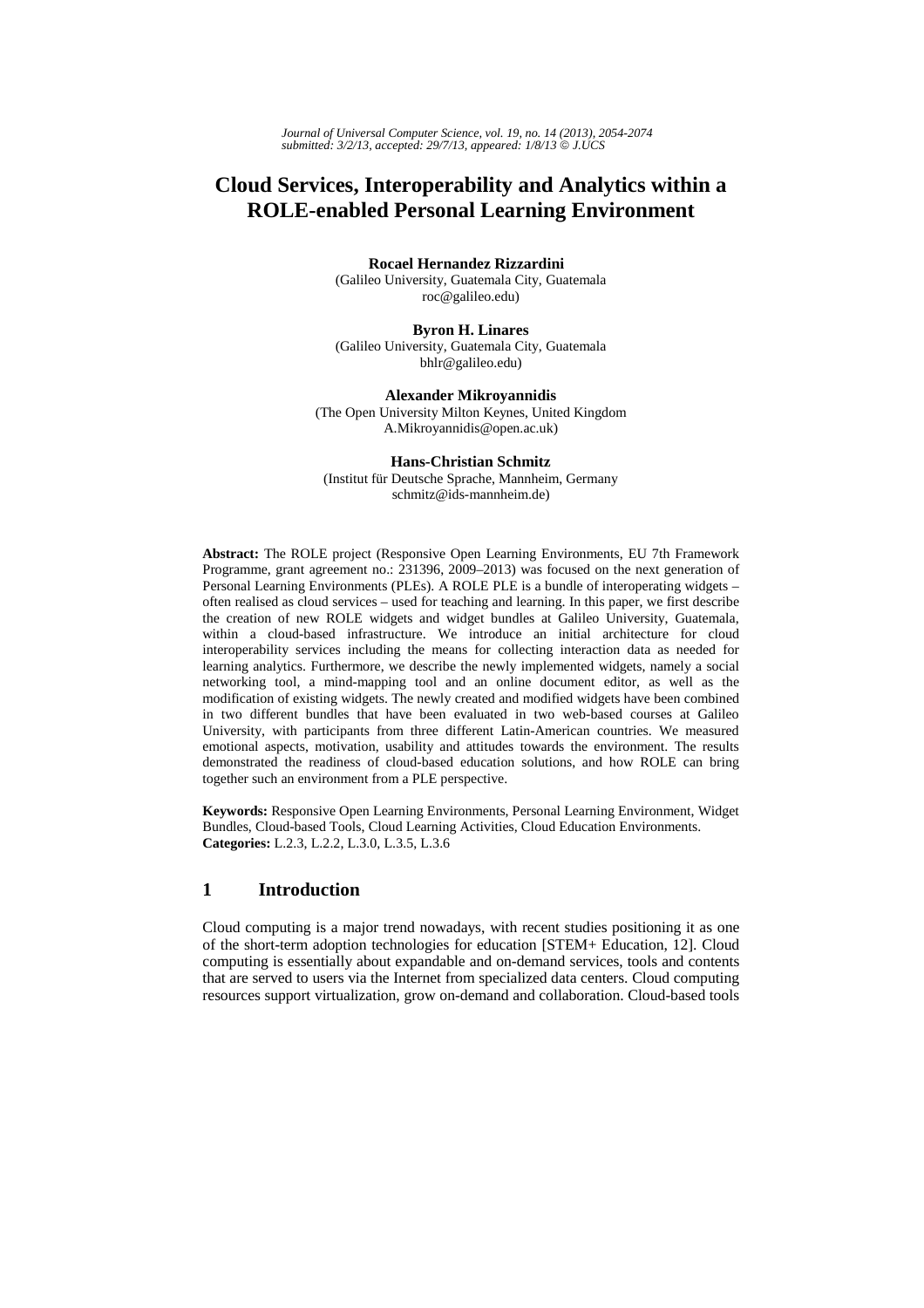for collaboration have the potential to engage students, by allowing them to interact and brainstorm solutions, elaborate reports, and create conceptual designs. This approach has the potential to enable and facilitate both formal and informal learning for the learner. It also promotes the openness, sharing and reusability of learning resources on the web [Mikroyannidis, 12]. Cloud-based tools can interoperate with other systems, offering the possibility to orchestrate services that previously were seen as standalone Web 2.0 tools and thus to create an ecosystem for a comprehensive and integrated learning experience. In this paper, we focus on cloud-based tools that can interoperate for creating learning experiences.

We investigate the potential of using a cloud-based infrastructure in order to enable a Personal Learning Environment (PLE). PLEs allow individual learners to access, aggregate, configure and manipulate assets of their own current educational experiences. PLEs have a learner-centric orientation where learners are provided with the facilities to incorporate the use of new services and tools in a simple manner while at the same time having the control over the environment. They are opposed to monolithic approaches of integrating all services into a single architecture [Chatti, 07].

The ROLE project aimed to enable learners to assemble and use their own learning environments, which become advanced Personal Learning Environments (PLEs) [Friedrich, 11]. ROLE technology is centered around the concept of self-regulated learning, aiming at creating autonomous learners that are able to plan their learning process, search for suitable resources independently, learn and then reflect on their learning process and progress. Using ROLE's techno-pedagogical infrastructure, we have built a psycho-pedagogical setting adapted to the specific needs of our course and our students.

This paper is organized as follows: after this introduction, the second section describes the cloud services used for this experience, the cloud interoperability service architecture used for deploying an orchestrated experience to the students, and the cloud computing infrastructure used. In the third section, we describe the test-bed and the two courses used for this experience, the learning activities that were required from the students, the performance of the students after completing each activity and the evaluation results that include usability, motivational and emotional factors, and the analytics of the user interaction behavior within the ROLE PLE and cloud-based tools. Finally lessons learned, conclusions and an outlook are given.

# **2 Cloud Services within a Role Infrastructure**

In this section, we briefly discuss the key points of the technical realization of the widget bundles that were specifically designed for the Galileo University test-bed. These widget bundles involved the development of three new widgets that used cloud-based services: the mind-mapping tool MindMeister [MindMeister, 12], a Google Docs widget and the Facebook discussion widget, all of which are compliant with the OpenSocial specification [OpenSocial, 12].

We also proposed a number of improvements to the specifications of two existing widgets, namely ObjectSpot [ObjectSport, 12] and MediaList. The improved specifications regarded the addition of Inter-Widget Communication and Monitoring and the testing of a fresh ROLE SDK installation.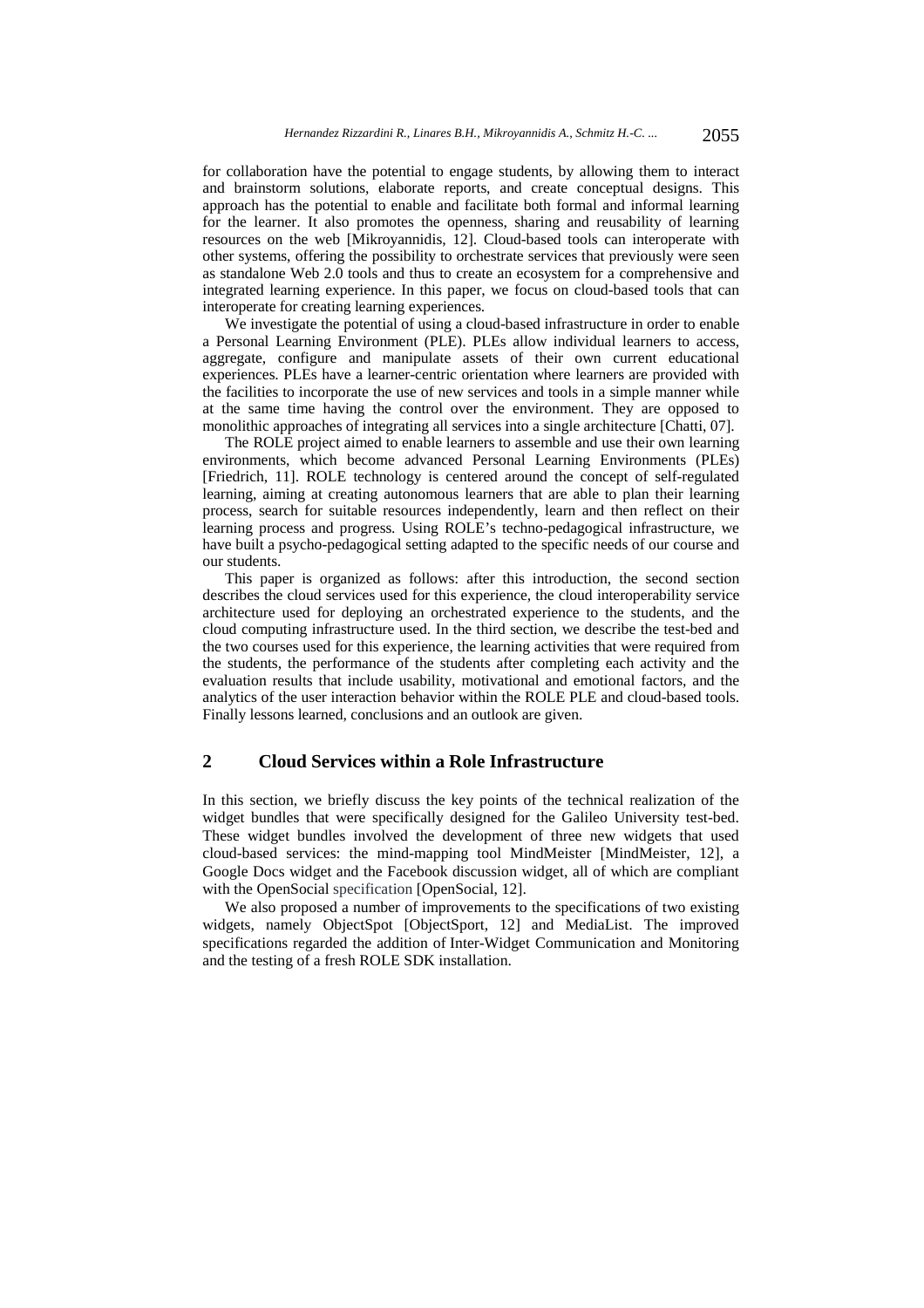#### **2.1 Cloud Interoperability Service (CIS)**

To address the interoperability of different cloud-based services with the ROLE system it was necessary to create an integration service that acts as a backend service to access the RESTful based APIs of the cloud-based services used for the widgets. This Cloud Interoperability Service (CIS) to host an interoperability architecture with many services as will be described, and to address the *same origin policy* restriction [W3C Same Origin, 12].

Cloud Interoperability Service (CIS)



*Figure 1: The Cloud Interoperability Service.* 

As described in Figure 1, the architecture built for the CIS consists of the following layers: the first layer is a business logic layer that contains a Functional Widget Interface (FWI) [Soylu, 12] JavaScript-based library. It contains all the business logic necessary to implement the desired behavior of the widget. This layer is used directly by the widget within the ROLE system. Later in this section, we will explain this layer in detail for each widget.

Second, an analytics layer is used to record user behavior and interaction data from the cloud-services, and send it to an analytics database for further processing. The recorded data provide useful information for usage analysis, collaboration level and behavioral patterns in cloud services. All actions that the cloud-service makes available are retrieved via this layer, i.e. for the Mindmeister cloud-service we collect information on how many nodes were created, who created and edited them, at which date and time, among other relevant information. Thus, this layer gives us the ability to collect information on the cloud-services. The combination of this information with further information collected from the ROLE Contextualized Attention Metadata [Schmitz, 11] renders a more accurate image of user behavior.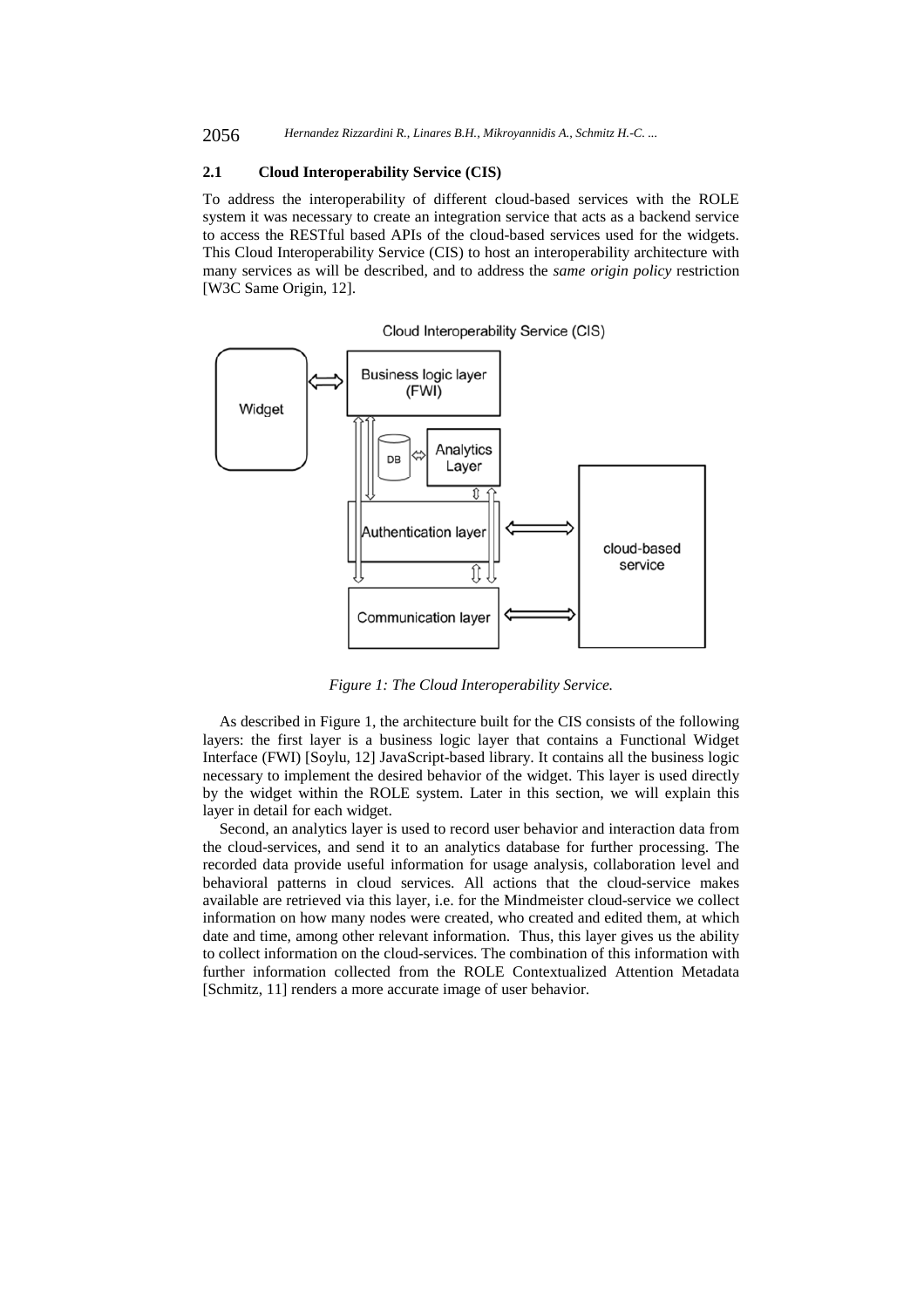Third, the CIS has an authentication layer that handles the required tokens exchange for application and user authentication: the tokens are used for future RESTFul API calls. Authentication takes place between the CIS and the cloud-based service: first the CIS is authenticated to the cloud-service itself with a registered application key (api-key) provided by the cloud-service which is used to identify the CIS for accessing the cloud-base service API, and second the users are authenticated using the login url provided by the cloud-based service with the corresponding parameters for credentials and requested access permission. After obtaining the authentication token this layer makes it available to other layers as needed or for third party services where the CIS is being used. (These services are accessed via widgets within the ROLE system). Although ROLE provides mechanisms for OAuth [ROLE Project, 2012] either as a consumer or provider behavior, the tokens-based authentication is not supported, therefore it is included in the CIS. Figure 2 shows the CIS first-time authentication mechanism: it begins with having the learner login into the cloud-based application, and grants access to the CIS and thus the ROLE system. This token is stored in the Google Fusion Tables [Fusion Tables, 12] for further sharing it with the ROLE system.



*Figure 2: CIS First-time Authentication Process.* 

Fourth, RESTful based calls to interoperate with the cloud-based service are done via a communication layer. The business logic layer controls the communication and the authentication layer.

#### **2.2 Two widget bundles**

In order to address the requirements of the courses and provide a comprehensive learning experience to our students, we offered them two different widget bundles: the first widget bundle consisted of the following six widgets: ObjectSpot, Binocs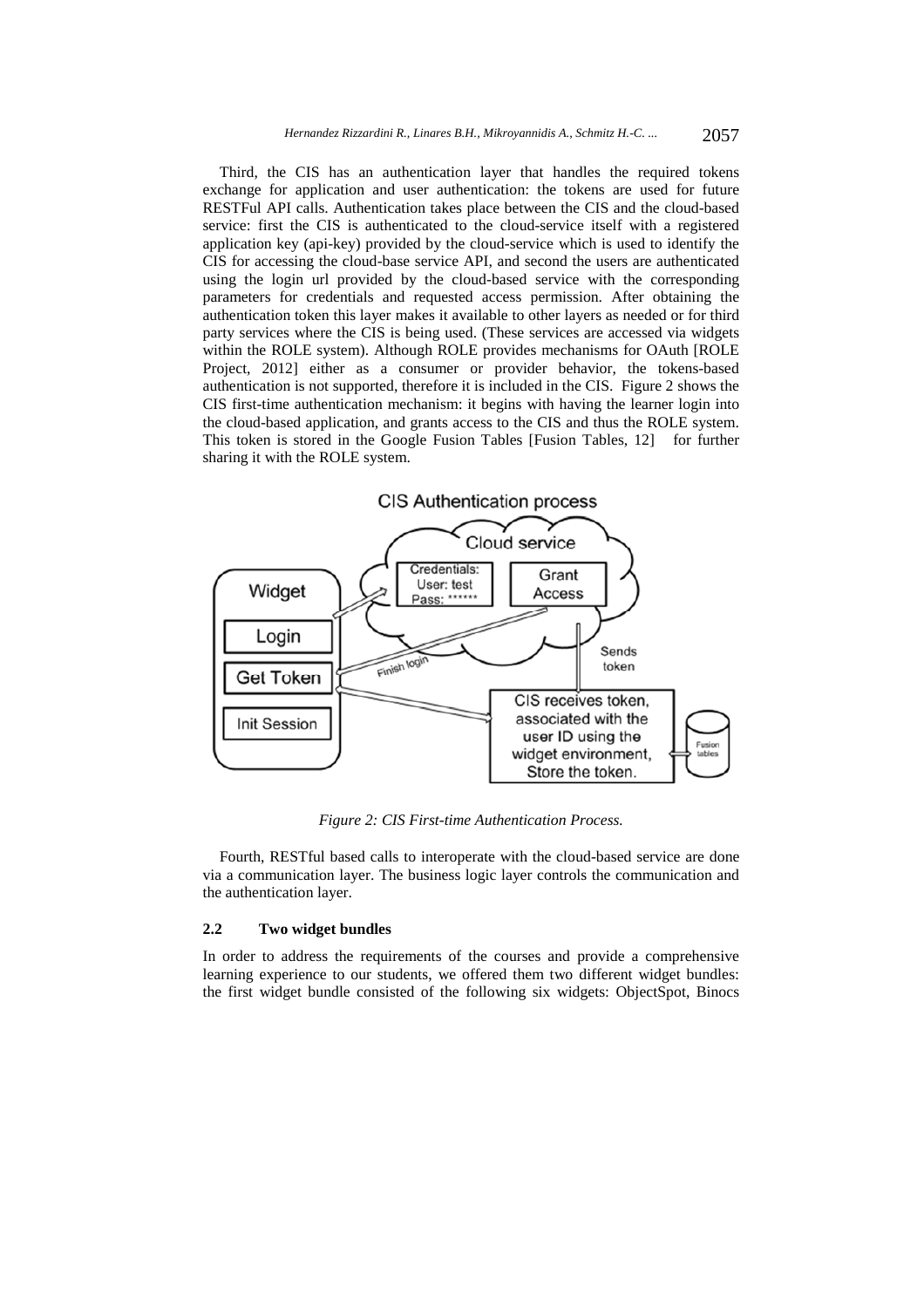Media Search, MediaList, EtherdPad, Mind Map and Facebook. The second widget bundle included three widgets, namely Google Docs, Mind Map and Facebook.

The ObjectSpot search widget allows learners to find online resources from a variety of bibliographic sources, including CiteSeer and Google Scholar. Binocs focuses on media search, allowing users to search for learning content in various Web 2.0 platforms like YouTube, SlideShare, and Wikipedia. Additionally, both widgets provide access to repositories of Open Educational Resources (OER), containing free learning material of high quality. Some of these repositories are OpenLearn (http://openlearn.open.ac.uk/), OpenScout (http://learn.openscout.net/), and Globe (http://www.globe-info.org/).

The Media List Widget allows the user to create custom media lists based on the search results from the Binocs widget.

The EtherPad widget is a text editor that allows users to write a document collaboratively with their peers in real-time. When multiple authors edit the same document simultaneously, any changes are instantly reflected on everyone's screen. This is particularly useful for meeting notes, drafting sessions, education, team programming, and more.

The Mind Map widget is a tool that delivers the functionality to create collaborative mind maps and reuse previously created maps as learning resources. The Mind Map widget uses the OpenSocial specification, as well as the MindMeister embed API [MindMeister embed, 12].

The mind-mapping editor enables the user to create and edit maps, ideas, nodes, and other actions. To achieve the desired operation and to receive elements from other widgets and incorporate them automatically into the map the Open Application specification is utilized [OpenApp, 12]. It was designed and implemented using business logic and authentication/communication libraries in order to interoperate with the MindMeister RESTful services using the CSI. This allows systems communication for interacting with the mind map (instead of a simple map embed) for the publication and listening of widget events (i.e. add an item to a map, a map published for discussion, etc.).

The Facebook discussion widget was implemented according to the OpenSocial Gadget specification [Facebook Comments,12]. The widget offers a comments area for collaboration and communication about a mind-map or document.

To push forward the envisioned ROLE real-time communication and collaboration infrastructure, it was necessary to provide communication between widgets, especially for sending events originating in various widgets (ObjectSpot, Binocs Media Search, MediaList, EtherdPad) to the mind-mapping widget. Likewise, in the case of the ObjectSpot widget, it was necessary to enable communication through events according to the Open Application specification. In the case of the MediaList widget, however, we wanted to be able to add a new broadcast event to send items stored in a list to the mind-map and reflect them as new nodes in the map. Figure 3 shows the first widget bundle architecture and Figure 4 a screenshot of that first widget bundle in action.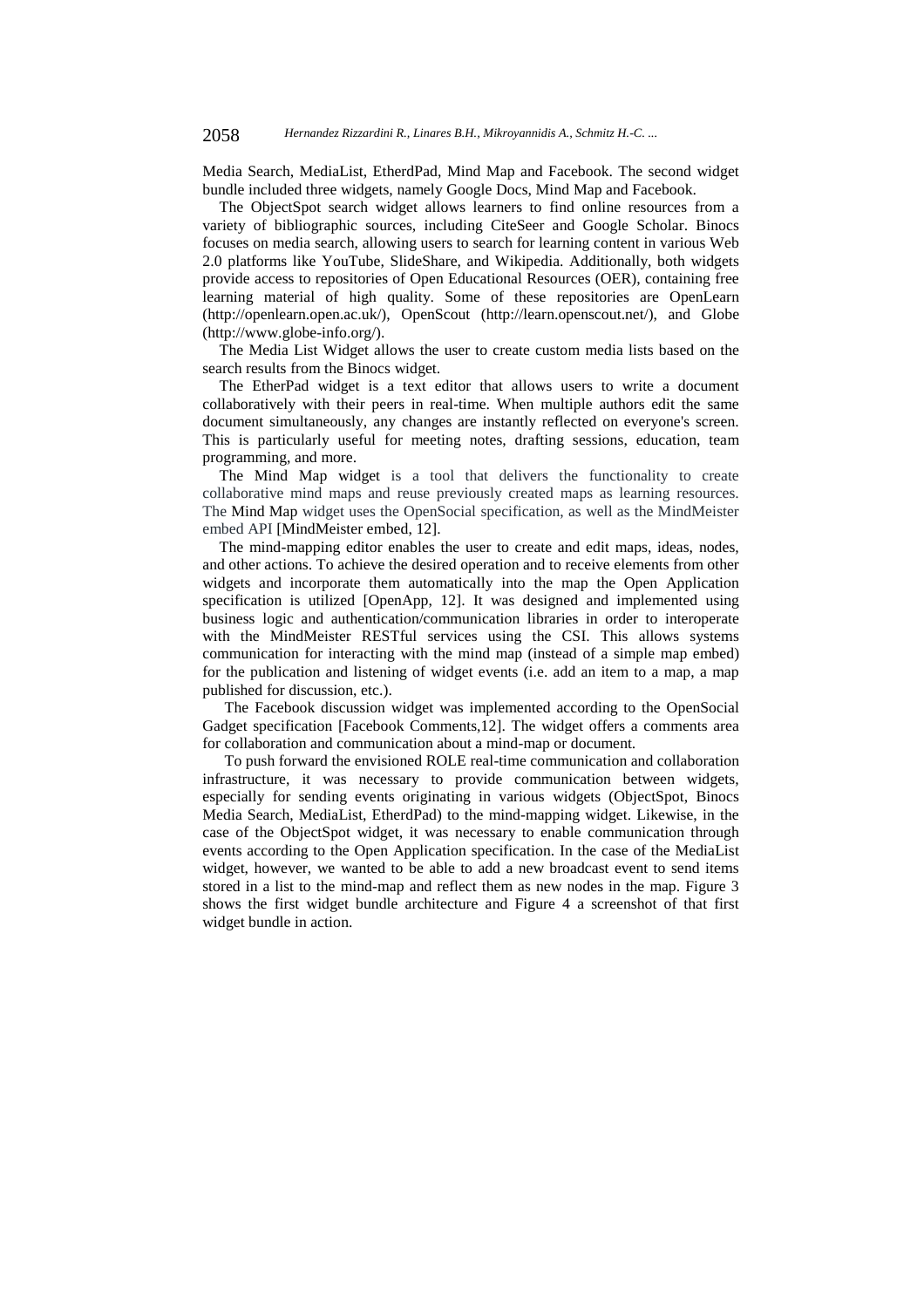

*Figure 3: The first widget bundle architecture.* 

In the second widget bundle, we added a Google Drive widget (see Figure 5) that enables the users to interact with their files. Google Drive allows the user to store files, share exactly with whom they want and create documents using the Google Docs suite. The 'widgetisation' of this service renders these actions available within the widget environment, that is, the PLE. The widget was developed based on the OpenSocial specification, using the Google Drive SDK and the Google Drive API technologies, as well as the JavaScript client library provided by Google. This library provides functionality for authenticating through OAuth, obtaining user information and interacting with files and documents. Because Google provides this library, it was not necessary to use the CIS in this case, since all the CIS provided functionalities are included within the library.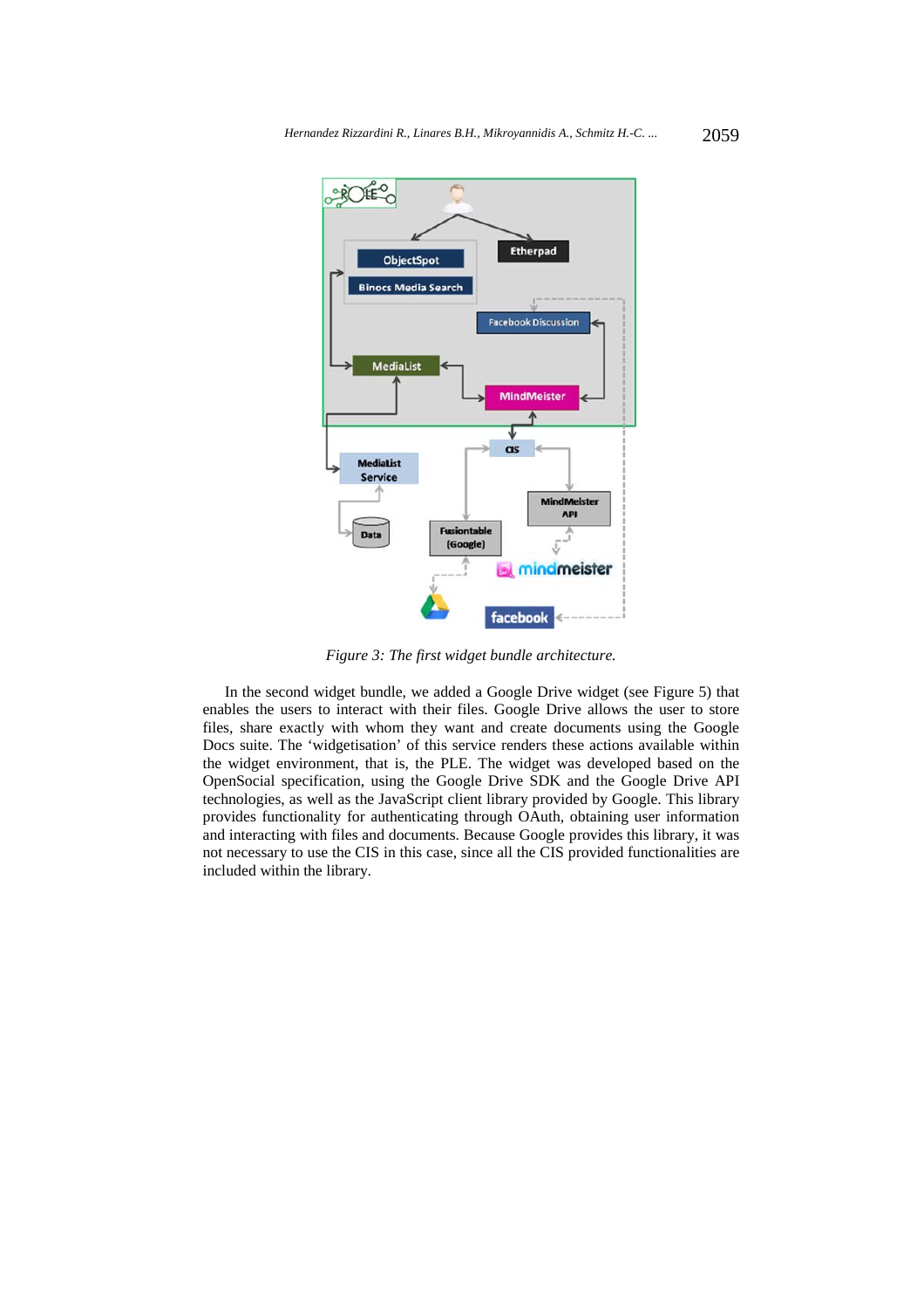

*Figure 4: The widget bundle in action.*



*Figure 5: The Google Drive widget in a selection mode to send text to the mind map.*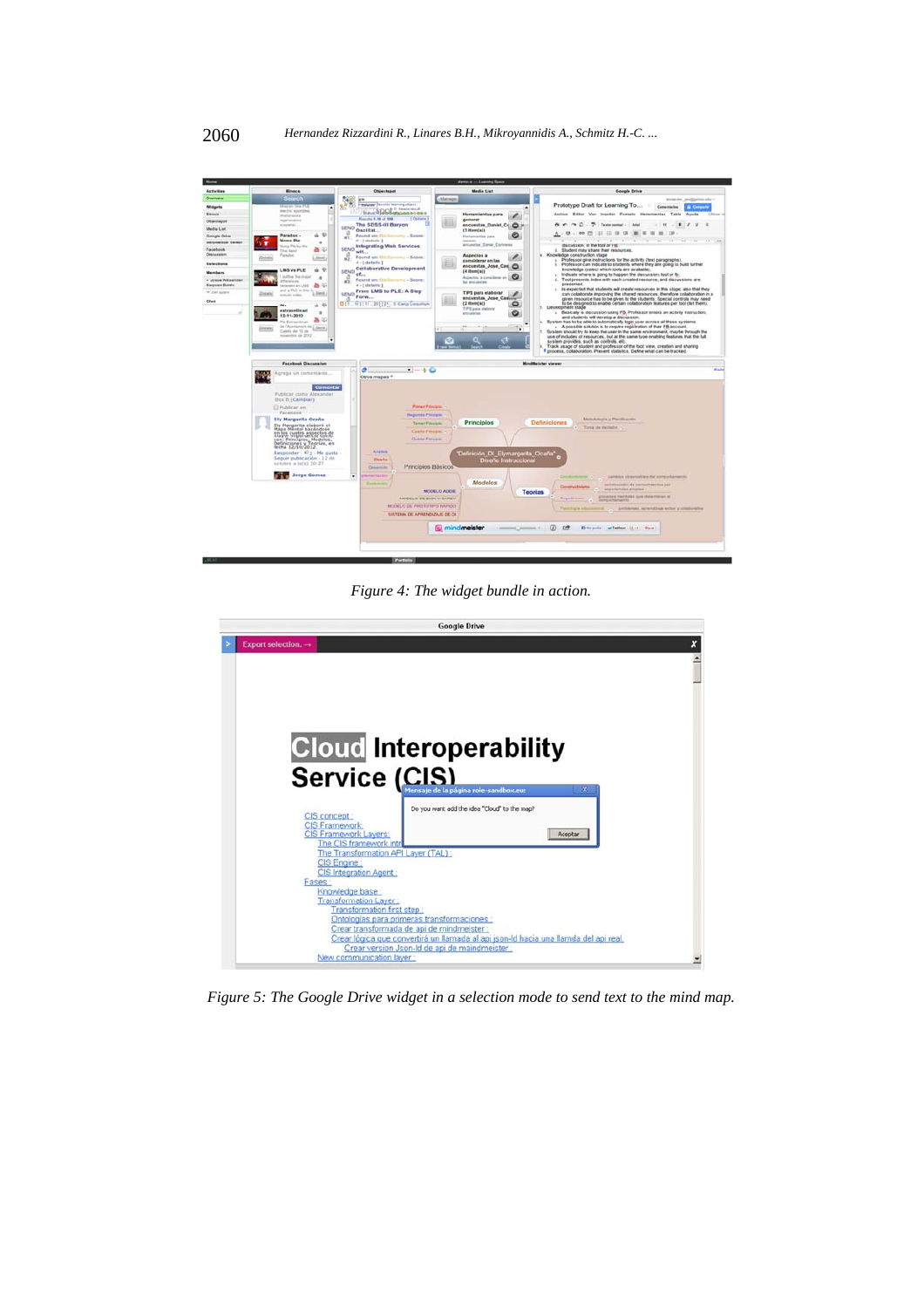Inter-widget communication (IWC) functionalities enable the user to select a text from the document and send it as an IWC event (also as an OpenApp event) to create a new mind map node. Getting the selected text within a document was performed by getting the static HTML version of a document through the Google Drive client library and inserting it into the widget as a "preview" version. Since this view was already available in the widget, the text could be accessed through the CIS.

## **2.3 CAM User Interaction Registry**

The ROLE technology provides a Contextualized Attention Metadata (CAM) web service that offers a simple way to store and retrieve monitoring data of inter-widget communication using the CAM schema and architecture to capture behavioural information within different applications [Butoianu, 10] [Schmitz, 11]. The ROLE project offers a widget that monitors the behaviour of the user when IWC events are triggered [Friedrich, 11]. For our research objectives it was required to monitor the behaviour of users and their interaction with specific cloud-based applications. For this reason we created a CAM User Interaction Registry as a Javascript library that can be included within any widget. This library adds callback functions to any chosen element on the Document Object Model (DOM) and executed when a DOM event is triggered on the element by the user, such as clicks, text inputs, mouse-select texts, etc. This data is then sent over to the CAM web service for storage and further analysis. The registry was added to all widgets. The registry was limited to monitor the actions recorded as clicks on anything within the widget. However, if the widget includes an embedded object as an iframe (for instance the Google Docs Editor, or the Mindmeister map editor) it is only possible to monitor *that* the user has been within the widget, but not his more specific actions. These, however, can be retrieved via the CIS Analytics.

#### **2.4 Cloud Infrastructure**

It is worth mentioning that the education environments were fully enabled on the cloud, both at the infrastructure and the application level. The cloud infrastructure of Amazon's Elastic Compute Cloud (EC2) [Barr, 06] and the Google Fusion Tables [6] were used, the first one for hosting the whole ROLE system and the second one to store and manage token identity across multiple services. Cloud technologies can be dynamically adapted allowing optimum resource utilization and provides availability, flexibility and scalability [Leavitt, 09], important factor for further deployment of the system on a university wide scale. Thus, the implemented environments can serve as true test-beds for cloud-education environments.

# **3 The Test-Bed**

The test-bed was set up in the Institute Von Neumann (IVN) of the Galileo University, Guatemala. IVN is an online Higher Education Institute (HEI) that delivers educational programmes across Guatemala. These programmes are also available for other Spanish speaking countries around their hinterland.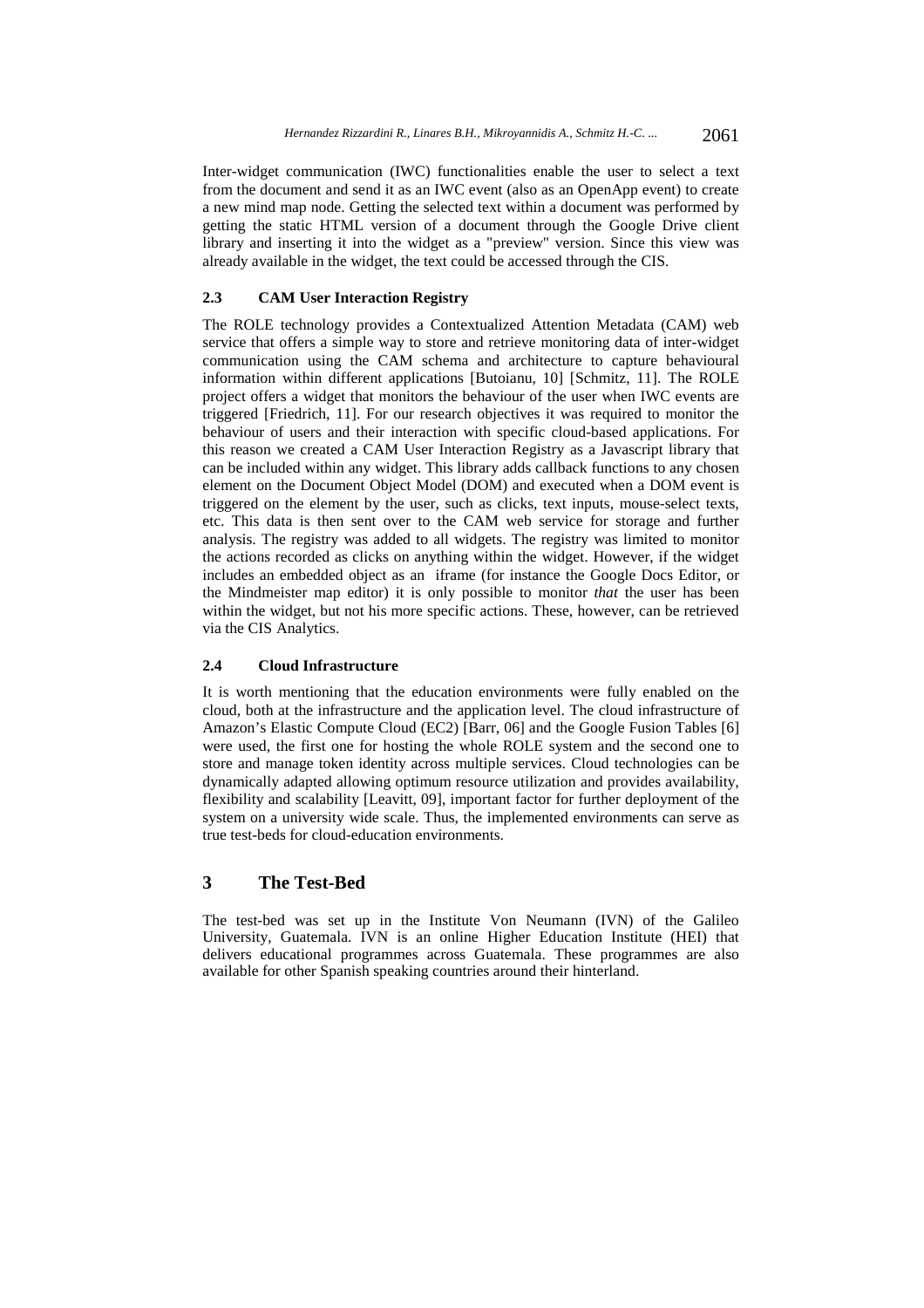2062 *Hernandez Rizzardini R., Linares B.H., Mikroyannidis A., Schmitz H.-C. ...*

#### **3.1 Test-bed description**

Students at IVN are mostly adult learners who also are in employment at the same time. The IVN courses are similar to any other University course, although the most significant difference is that IVN students do most of their learning during the evening or at weekends. IVN offers fully online learning programmes, which generally do not contain any synchronous sessions. Students are expected to spend around ten hours per week for studying the supplied materials in the courses. This also includes carrying out any learning activities as well as interacting online with other students. All courses are organized in weekly units, based on a variety of online materials (e.g. multimedia, interactive animations, etc), downloadable material in addition to the learning activities. The course material is delivered to IVN students using a customized version of the .LRN Learning Management System (LMS) [Hernandez & Prado, 07]. Student-to-student communication is also supported through dedicated online forums. Teachers and instructional designers create and upload all teaching and learning material into the LMS.

In this test-bed, a series of experiments were deployed with respect to ROLE Environment and the described specially developed widget bundles, that were designed to support the learning activities for two courses, the first one being "Building online activities", and the second "Introduction to Instructional Design". Both courses are part of the e-Learning certification programme of the university. This programme is particularly targeted to meet the needs of practitioners, i.e. university professors, and instructors who want to create and deploy their experiences using e-learning delivery methods. The students participating in this case study originated from four different countries: for the first course 15 participants came from Guatemala, six from El Salvador, and nine from Honduras, for the second course 35 came from Guatemala and two from Spain. All students had previously used cloudbased learning activities and tools in other courses, thus they were quite familiar with online services and tools.

The professors teaching the courses introduced the students to new concepts, including PLEs, self regulated learning (SRL) and ROLE, with the purpose of raising awareness about their benefits with a premise of potentially engendering mindset change amongst them. The students were guided to engage in an interactive learning process that was presented as having benefits for long term knowledge acquisition. It was also relevant for their forthcoming assessment regarding the assigned learning activities [Friedrich, 11]. This helped to encourage them to use the ROLE system. Observation of the students' usage of the PLE and collected feedback from both the professor and the students, through interviews and questionnaires, took place. It is important to note that the "students" in the group were mostly active HEI professors at their home universities rather than conventional undergraduate students. The first course lasted for four weeks and the second for five weeks but only the first course had assignments that strictly required use of the PLE.

#### **3.2 Scenario**

The following scenario was designed to test the ROLE cloud-based learning activities that had been defined. The professor assembled a widget bundle that was the basis for individual PLEs of the students, as shown above in Figure 4 for the first course. The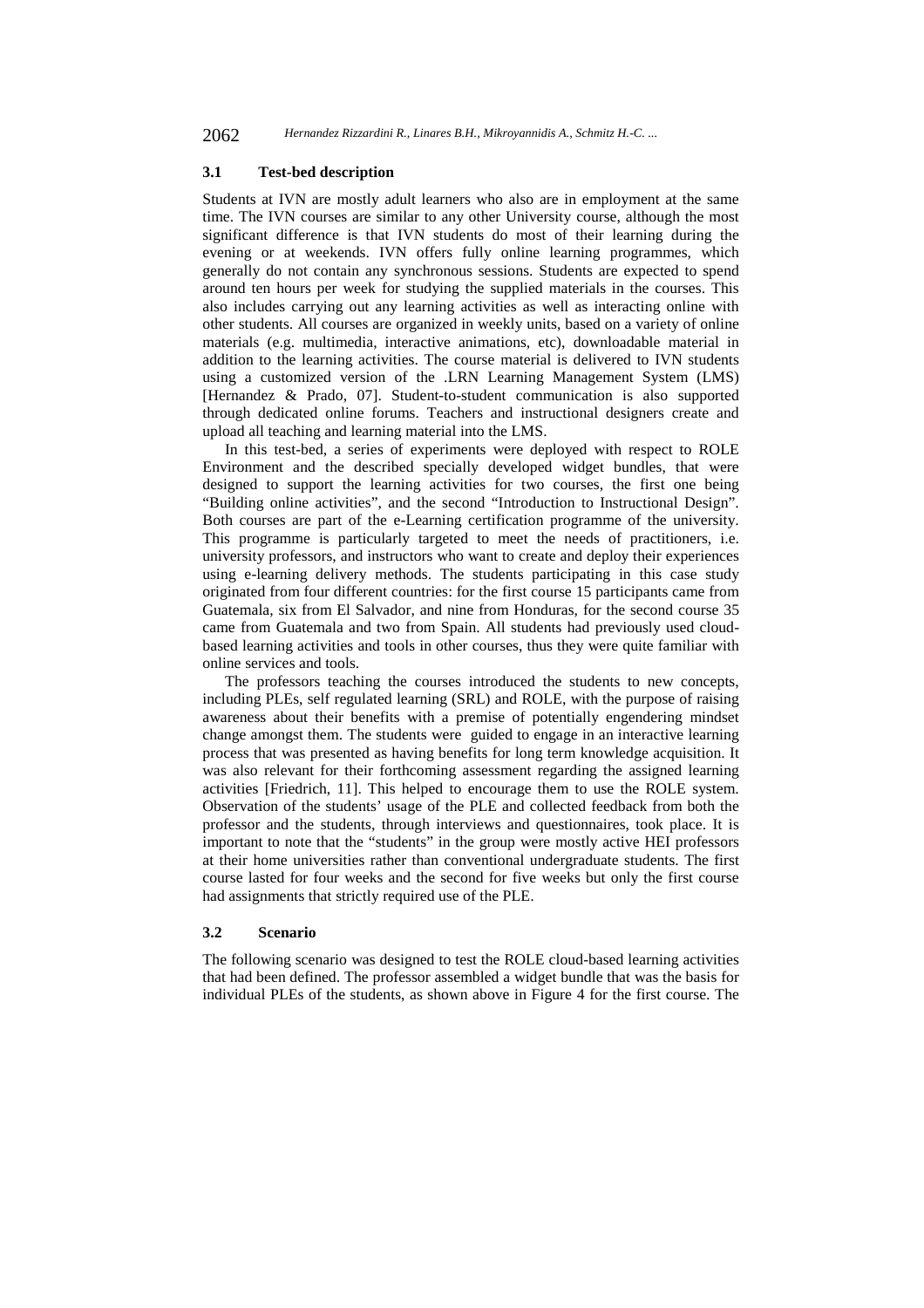first row shows the search widget "Binocs Media Search" and also the "ObjectSpot" widget. The third widget is the media list. The second row had the mind-mapping tool and the EtherPad widget, and the third row contained the social network widget for discussion. It had been decided beforehand to use a social networking site for discussion, based on previous experiences [Hernandez, 11]. No further ROLE collaboration features were used in this part of the case study.

During the first learning activity assigned to students, the PLE and related concepts were introduced to the students, with supportive material such as step by step instruction, video-tutorials and user manuals custom made for this experience. In the first course all learning activities required a research part first, therefore, the students were asked to search using the previously mentioned search widgets, then collect relevant resources in the list widget. They were then asked to create a report using the EtherPad widget, select relevant terms and their relations and represent them in the mind-mapping widget. Finally, the students published their mind-maps in the dedicated course LMS space and discussed their use of them using the social networking feature that had been provided.

The second course used a different widget bundle. The Google Docs widget was used for collaboration; some activities had to use mind-map; discussions were held via the Facebook widget or the built-in collaboration features of Google Docs. Both courses' activities have a summative evaluation for the course grading. A participant's grade is calculated from the evaluations of her course activities, participation and collaboration in the course and online discussion.

#### **3.3 The Learning Activities**

### **3.3.1 First Course**

Four learning activities were assigned to the students. The first one (activity #1) was searching for web services that enable the creation of learning material or use of tools for learning activities. This task was followed by summarizing the characteristic and potential educational benefits and classifying them using an initial taxonomy given by the professor in a shared mind-map. In addition all the "students" (who were professors themselves) were also given the opportunity to discuss their contributions and how they, as individuals, might apply the pedagogical approach in their own classrooms.

The second learning activity (activity #2) contributed to the overall research about how to measure course quality through online surveys with a target group of students. In this case study, it was decided that each student would search, list, summarize and reflect knowledge by recording it in a mind-map. This included to create the online survey using Google forms, based on a design previously proposed for the actual course survey. In this instance the mind-map to be created would be individual, and could be shared with the rest of the students. At this stage the students were asked to discuss two or three of their published mind-maps using the social network widget.

The third and fourth activities (activity #3 and #4) were similar in process to the second. The objective of the third learning activity was to summarize a proven process for the creation of storytelling educational activities and then to present one set of learning materials based on that process by using one of the following online tools: goanimate.com, pixton.com, xtranormal.com. The fourth learning activity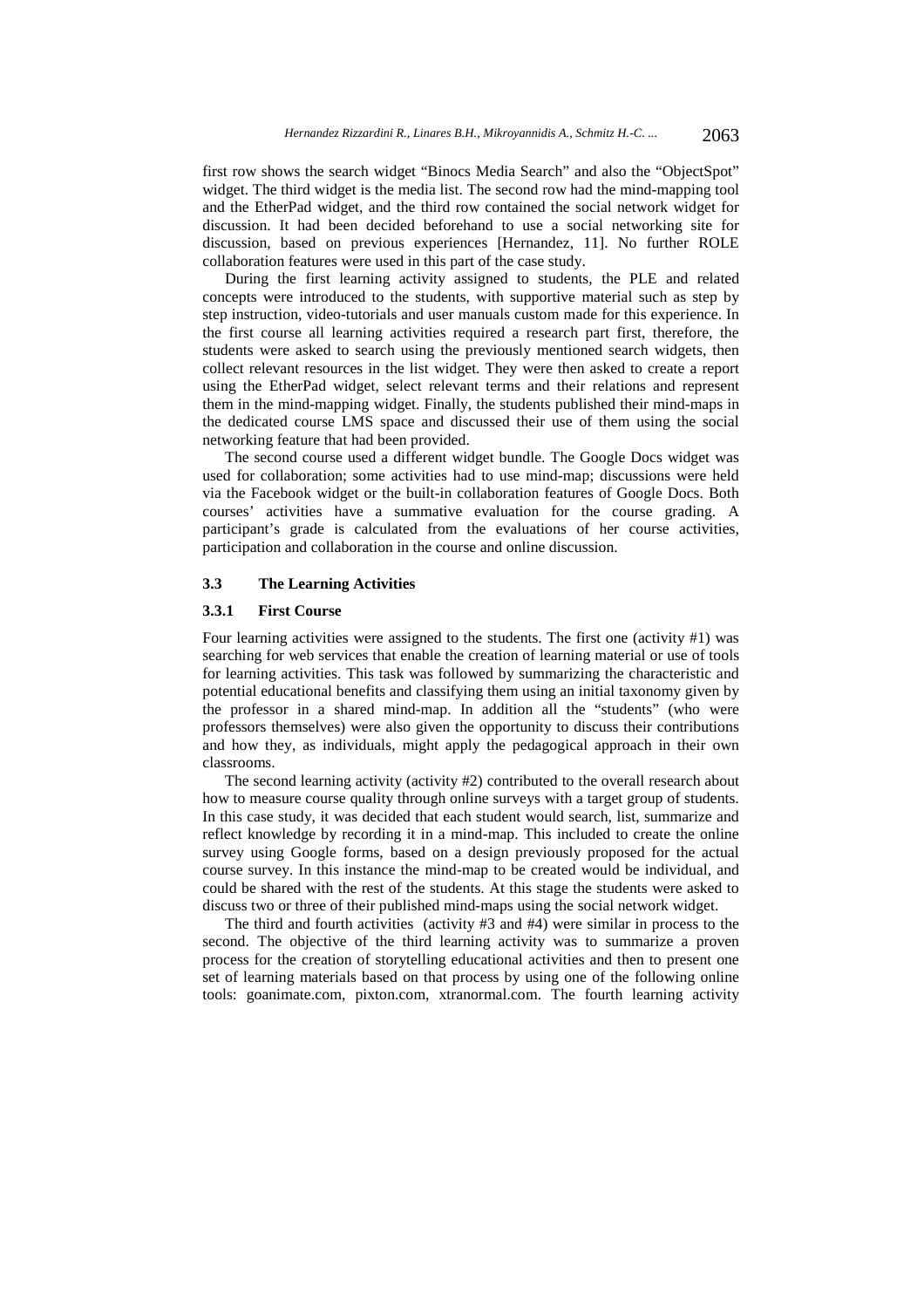focused on modelling a process for creating visually attractive digital posters with educational themes using glogster.com. The students had to present their work and discuss aspects of it with each other. The results of the activities were graded. The means of the grades achieved are given in Table 1.

#### **3.3.2 Second Course**

Within the second course the following six activities were carried out: in the first week (activity #1) students were required to create a mind map within ROLE that represents the principles, models and theories behind the *Instructional Design* concepts presented during that week. Additionally, they had to choose a peer's mind map, analyze and comment on it over Facebook and thus start a discussion with the original author.

The second week had two activities. In the first activity (activity  $#2$ ), the students had to create an analysis of one of their own courses (general objectives, intended audience, timeframe, academic requisites, etc.). They had to use a template that was created and published via Google Docs for that purpose (additional templates were made available for the following activities). The work had to be done in groups of three persons. Interaction and communication between the group members and the professor took place through Google Docs comments, via chat tools or through Facebook. The second activity (activity #3) was to give a general definition of the course (specific objectives, topics, activities, resources, indicators). Again, a template was provided in Google Docs.

The third week had three activities. The first activity (activity #4) was about creating a mind map that reflects the structure of the course under development – it had to contain the course units, all topics and objectives, learning activities and additional resources to be used. The second activity (activity #5) was to create an introductory unit for the course that contains the course's methodology, timeframe, objectives, topic list, assessment structure – again based on a shared template. The third activity (activity #6) was to create the first learning unit of the course, including the introduction to the course topic, unit content and learning activities in detail, once more using a template. All activities included collaboration and communication between group members and the professor, through the collaboration tools already mentioned.

Again, the results of the activities were graded. The means of the grades achieved are given in Table 1.

#### **3.4 Authentication**

In order to facilitate the adoption and usage of the system, we decided to allow students to use Google accounts to register to the PLE and to the MindMeister mindmapping tool. The Google accounts were provided by the professor, and were created only with the purpose to be used on this specific course. The Facebook authentication was done with the students' personal accounts.

#### **3.5 Students performance**

For each one of the learning activities a summative evaluation was created by the professor, assessing the tasks and objectives of each activity, including the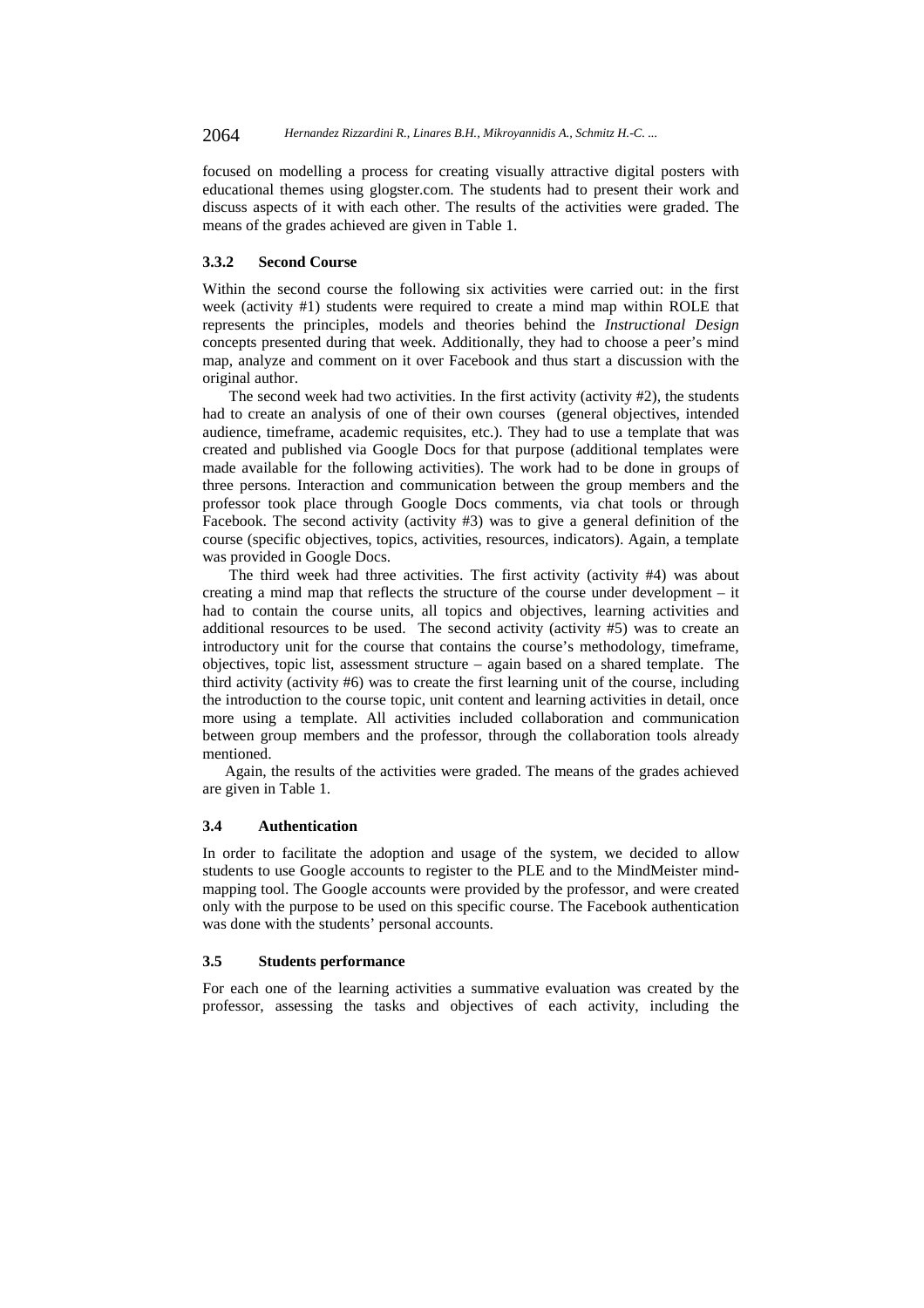educational and meaningful use of the cloud-service for representing the desired learning outcomes. The course has a summative value of 100 points, some of the activities and its values are presented in this paper, Table 1, in the context of the Cloud Education Environment within the PLE, the rest of the activities are performed outside of this environment, such as quizzes, or complementary activities or assignments using the traditional Learning Management System. The professor's evaluation of the student's learning activities is shown in Table 1.

|                | <b>First Course</b> | Second<br>Course |
|----------------|---------------------|------------------|
| Activity #1    | 7.09/10             | 4.29/5           |
| Activity #2    | 7.38/10             | 9.18/10          |
| Activity $\#3$ | 8.38/10             | 8.43/10          |
| Activity #4    | 8.70/10             | 2.75/3           |
| Activity #5    | N/A                 | 6.43/7           |
| Activity #6    | N/A                 | 13.37/15         |

*Table 1. Summary of scores obtained by students, notation is current student's average out of the total possible value for the activity, course is evaluated from a total of 100 points.* 

We can see that in the first course, activities grades were AM 89 and the final grade for this course was AM 89, which interestingly is the same value that we observe to the previous year's edition of this course, where no ROLE-based PLE was used. That is, the application of the learning environment did not change the course outcomes as far as these are reflected in the course grades. For the second course the results are similar, the activities grades were AM 85 and previous course edition had equal value, and for final grade AM 89 while in previous edition was AM 84, in general for both courses students performed well. Only those students with a low activity (for personal reasons) also had low scores. This indicates that although the ROLE PLE and cloud-services were new for most of the students, they still completed the learning activities successfully.

## **4 Evaluation**

We performed three different evaluation of the course environments, namely Perceived Usefulness and Ease of Use (PUEU) evaluation, emotional aspects evaluations and evaluation of automatically logged usage data.

#### **4.1 Perceived Usefulness and Ease of Use**

The participants of the evaluation of the ROLE-enabled PLE were asked to answer a short online survey. The purpose of this survey was to gather user feedback both specifically about the ROLE widgets and technological issues, as well as more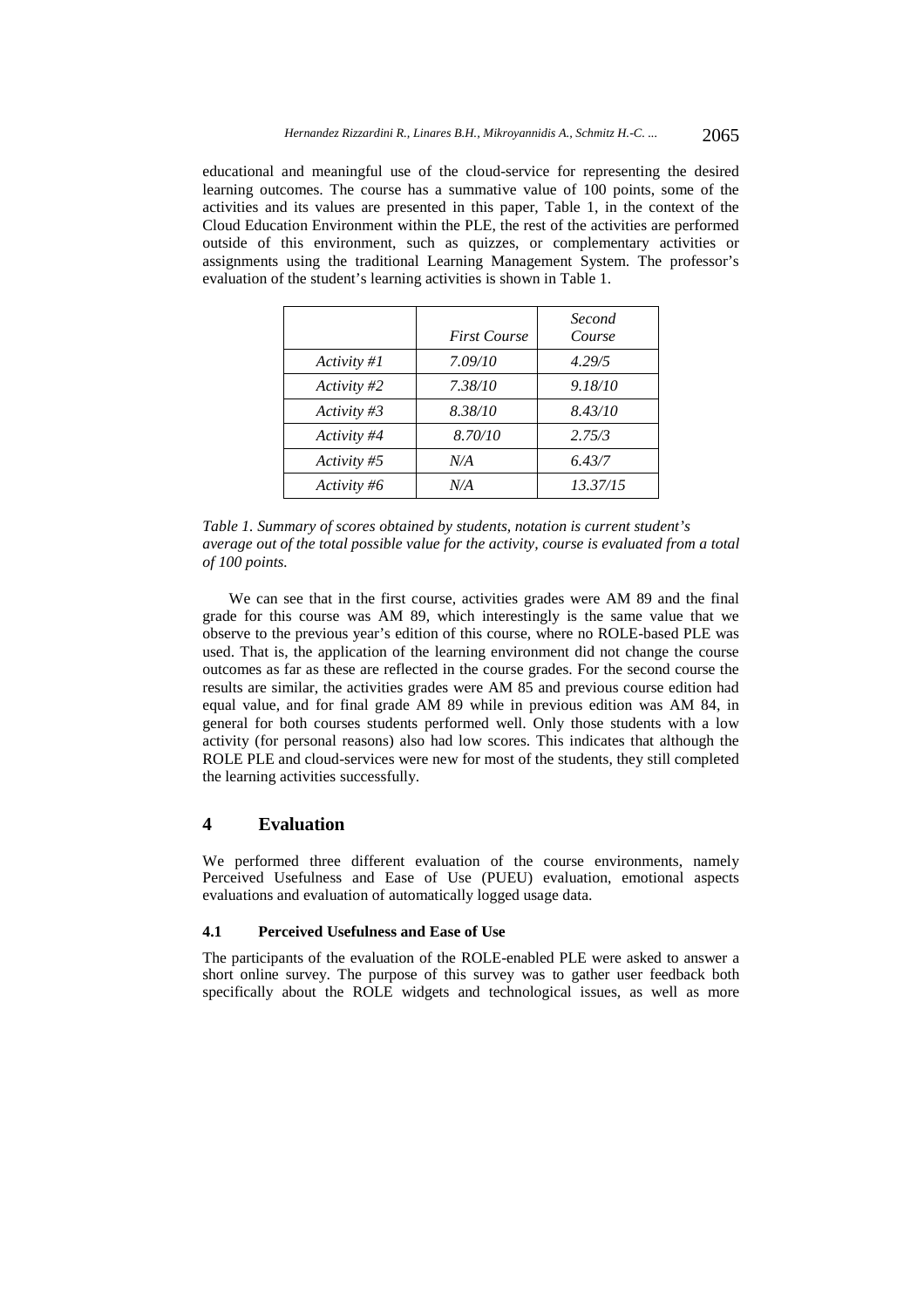generally about the perceived usefulness and ease of use of PLEs, via questions based on the Technology Acceptance Model (TAM) [Venkatesh & Bala, 08], [Vankatesh & Davis, 00]. With the questionnaire both quantitative data – the participants were asked to state their dis-/agreement to statements on the usefulness and ease of use of the system on a scale from 1 to  $5 -$  and qualitative data – via text questions on the strengths and weaknesses of PLEs and ideas of 'perfect' PLEs – were collected. Since all of the participants were also teachers, the survey contained questions about the perceived usefulness and ease of use of PLEs both from the perspectives of the learner and the teacher. A total of 19 participants for the first course and 36 for the second responded to the survey.

The participants stated their dis-/agreement to the following statements, among other statements, on a scale from 1 to 5, with '1' meaning 'strongly disagree', '2' 'disagree'; '3' 'neutral', '4' 'agree' and '5' 'strongly agree'. That is, a value  $> 3$ signalizes a tendency towards agreement with the respective statement, a value  $<$  3 signalizes disagreement. The participants of the second course gave (only) slightly better evaluations compared to the participants of the first course. In the following, the evaluations from both courses have been pooled together, we name their arithmetic means (AM) and standard deviations (SD):

- *I would find a PLE useful for my work.* AM: 3.53, SD: 1,11
- *I would expect a ROLE-based PLE to be useful for my students.* AM: 3.08, SD: 1.19
- *I would accomplish my work more effectively with a PLE than with the learning technology I am currently using.* AM: 3.31 SD: 1.17
- *I would expect that my students would accomplish their work more effectively with a ROLE-based PLE than with the learning technology they are currently using.* AM: 2.91, SD 1.25
- *I think the system was easy to use.* AM: 3.18, SD: 1.24
- *I expect that it would be easy for my students to use a ROLE-based PLE.* AM: 3.45, SD: 1.11
- *Using a PLE would improve my motivation for learning.* AM: 3.33, SD: 1.18
- *I expect that using a ROLE-based PLE would improve my students' motivation for learning.* AM: 3.22, SD: 1.02
- *Using a PLE would enable me to learn in an independent manner.* AM: 3.45, SD: 1.16
- *I expect that using a ROLE-based PLE would enable my students to learn in an independent manner.* AM: 3.44, SD: 1.07
- *I predict that I would frequently use a PLE if I had access to it./ I think I would use the PLE frequently.* AM: 3.35, SD: 1.27
- *I predict that my students would frequently use a ROLE-based PLE if they had access to it.* AM: 3.31, SD: 1.09

These results proof a positive tendency towards the usefulness and ease of use of ROLE PLEs, as well as their potential to support motivation and independence of learning. The text answers of the questionnaires give additional hints to interpret the data: the participants see the advantage of tailoring a learning environment from tools that are partly already known (GoogleDocs, social networks, others) to both learners and teachers. Still, using a PLE requires learning effort, that is, both professors and students must get used to the environment. This might be a lower burden for the students than for the professors: "Students are ready to begin using a PLE for their daily studies to a wide extend, because the new generation learns very quickly and is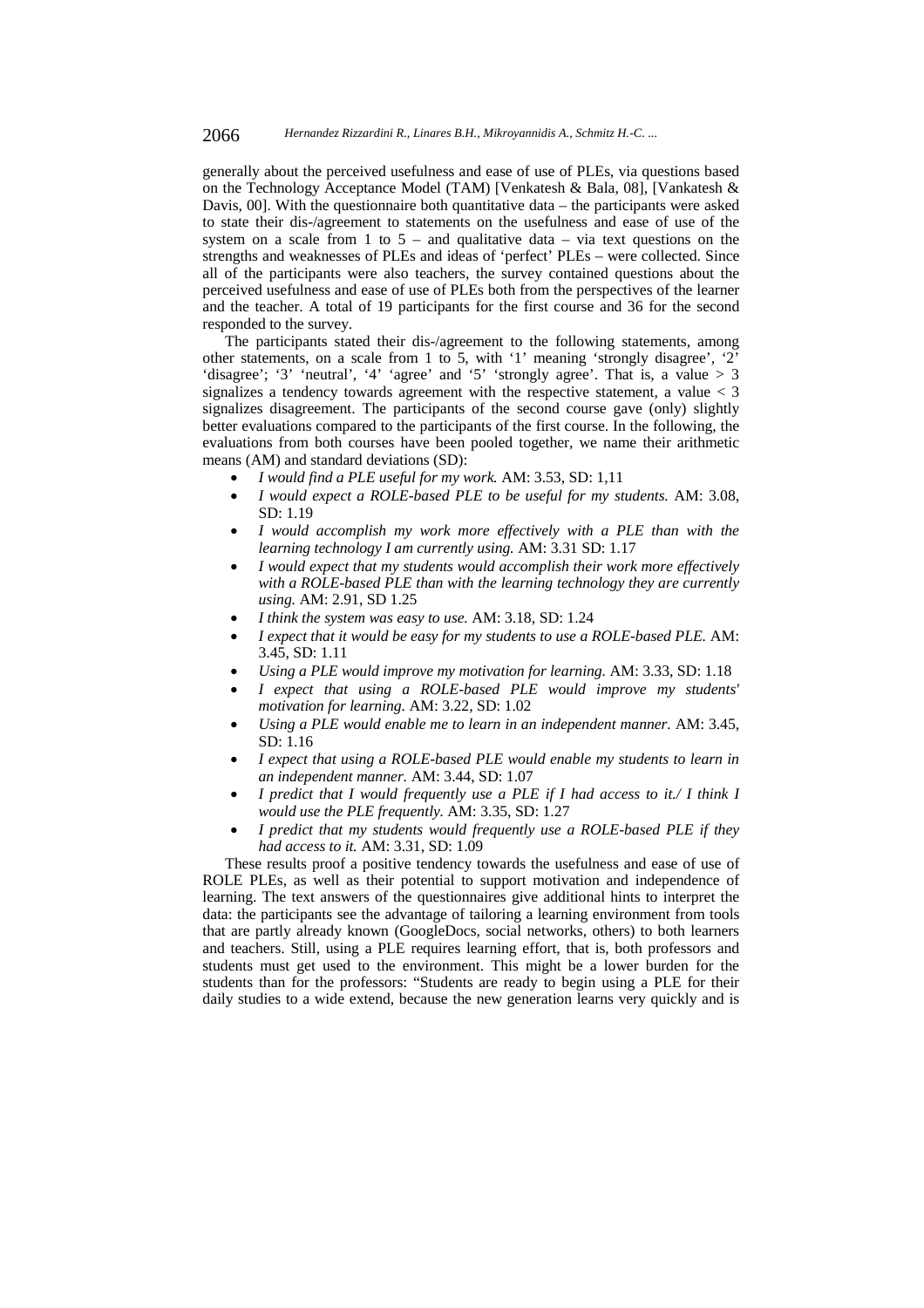able to use that knowledge." However, although the idea of such an environment is to empower learners to learn independently – and the participants agree that such an environments supports independent learning as the data above show – one still has to be careful not to restrict the learners' possibilities: "I teach computer science classes and they [my students] are capable of doing great things and they understand the technology. But if I would put them to use ROLE they would say I am limiting them."

The participants see the potential of integrating learning analytics into a ROLE PLE and thereby support both self-regulated learning and supervision by a teacher: "[For my students I would like to] have a system to visualize the progress within a week, in what areas a student has worked more or less." "In a collaborative environment I could measure the interactivity of the students."

Finally, the participants remind us that internet access and connectivity are limited in some regions – quite a lot regions in the world, actually – which restricts the applicability of cloud-based environments in general and an environment like ROLE in particular.

#### **4.2 Emotional aspects evaluation**

For both courses, we measured emotional aspects, in a pre-test and a post-test. The instrument was based on the Computer Emotion Scale (4pt. scale, in a range where 0 is 'none of the time' to 3 is 'all the time') [Kay & Loverock, 08] developed by Kay and Loverock to measure emotions related to learning new computer software/learning tools in general. With the pre-test, the emotions before using the PLEs have been measured, with the post-test the respective emotions after the course activities have been assessed. The pre-test gives an impression on the bias of the participants, before they have used the environment. The results are shown in the following tables 2 and 3, and they are summarized in table 4 and figure 6:

|                | Pre-test |           | Post-test |           |
|----------------|----------|-----------|-----------|-----------|
|                | results  |           | results   |           |
| Emotion        | AM       | <b>SD</b> | AM        | <b>SD</b> |
| Satisfied      | 2.79     | 0.42      | 2.26      | 0.81      |
| Anxious        | 1.61     | 0.96      | 0.94      | 0.85      |
| Irritable      | 0.26     | 0.45      | 0.47      | 0.84      |
| Excited        | 2.63     | 0.60      | 1.95      | 0.91      |
| Disheartened   | 0.26     | 0.45      | 0.42      | 0.61      |
|                |          |           |           |           |
| Dispirited     | 0.53     | 0.61      | 0.58      | 0.51      |
| Insecure       | 0.53     | 0.61      | 0.47      | 0.61      |
| Frustrated     | 0.26     | 0.45      | 0.32      | 0.58      |
| Curious        | 2.47     | 0.61      | 2.05      | 0.85      |
| <b>Nervous</b> | 0.42     | 0.61      | 0.37      | 0.60      |
| Angry          | 0.16     | 0.37      | 0.32      | 0.48      |

*Table 2: For the first course, results from pre and post tests, the arithmetic mean (AM) result per emotion measured and the standard deaviation (SD).*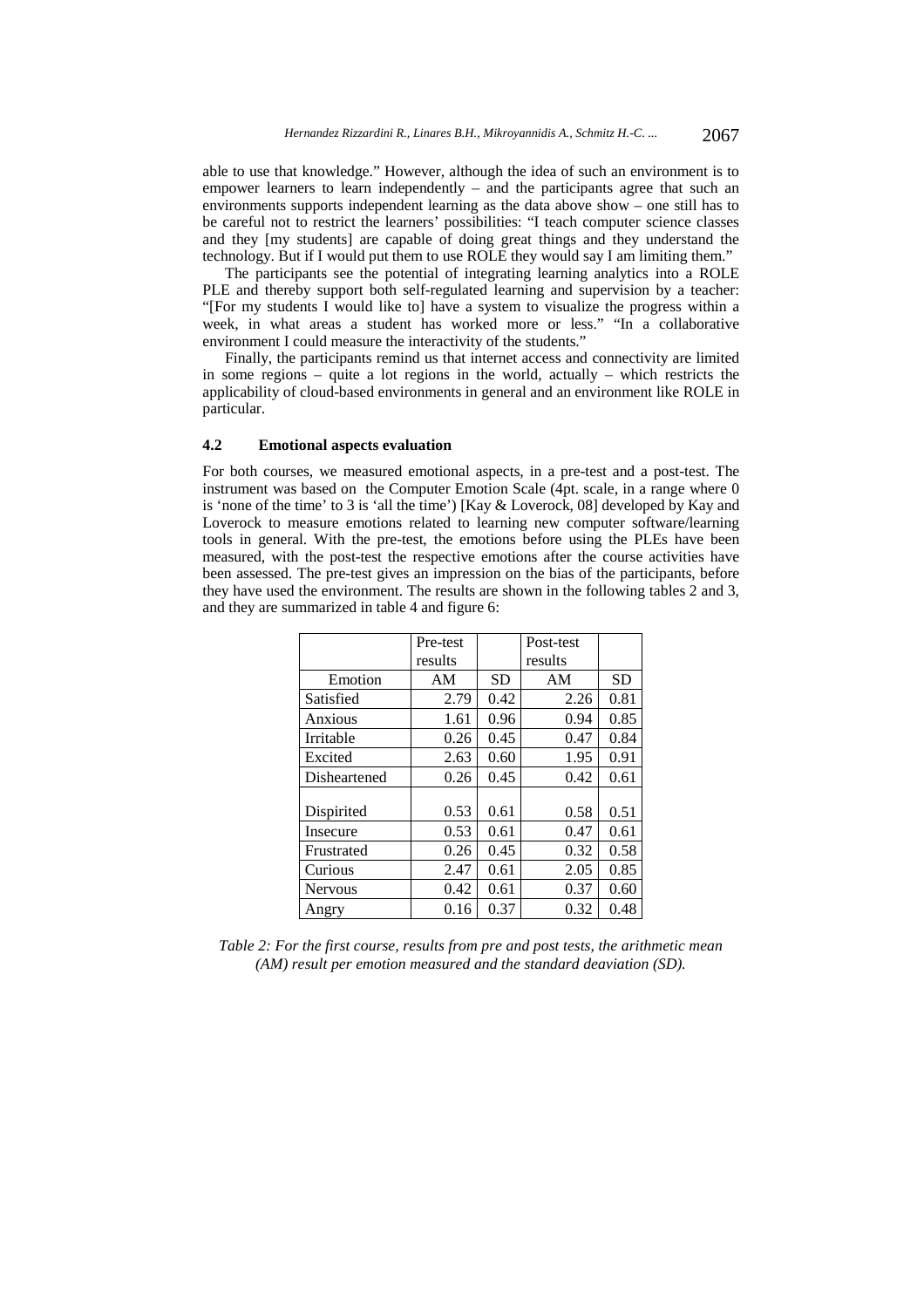|                | Pre-test results |           | Post-test results |           |
|----------------|------------------|-----------|-------------------|-----------|
| Emotion        | AM               | <b>SD</b> | AM                | <b>SD</b> |
| Satisfied      | 2.21             | 0.51      | 1.79              | 0.66      |
| Anxious        | 1.39             | 0.77      | 1.30              | 0.69      |
| Irritable      | 0.54             | 0.51      | 0.67              | 0.56      |
| Excited        | 2.08             | 0.72      | 1.92              | 0.83      |
| Disheartened   | 0.50             | 0.59      | 0.46              | 0.59      |
| Dispirited     | 1.04             | 0.55      | 0.88              | 0.54      |
| Insecure       | 0.92             | 0.65      | 0.79              | 0.59      |
| Frustrated     | 0.29             | 0.46      | 0.46              | 0.59      |
| Curious        | 2.33             | 0.70      | 2.33              | 0.64      |
| <b>Nervous</b> | 1.04             | 0.69      | 0.71              | 0.62      |
| Angry          | 0.21             | 0.41      | 0.46              | 0.59      |

*Table 3: For the second course, results from pre and post tests, the arithmetic mean (AM) result per emotion measured and the standard deaviation (SD).*

The summary with the four emotions of the CES [Kay  $\&$  Loverock, 08] scale is presented in Table 4, organized as Happiness (satisfied/excited/curious), Sadness (disheartened/dispirited), Anxiety (anxious/insecure/helpless/nervous) and Anger (irritable/frustrated/angry).

|                     | <b>First Course</b> |              | Second Course |              |
|---------------------|---------------------|--------------|---------------|--------------|
|                     | Pre-test            | Post-test    | Pre-test      | Post-test    |
| Emotion(4pt. scale) | results (AM)        | results (AM) | results (AM)  | results (AM) |
| Happiness           | 2.208               | 2.014        | 2.632         | 2.088        |
| Sadness             | 0.771               | 0.667        | 0.395         | 0.500        |
| Anxiety             | 1.117               | 0.935        | 0.853         | 0.596        |
| Anger               | 0.347               | 0.528        | 0.228         | 0.368        |

*Table 4: For the both courses, main emotions summarized (arithmetic means).* 

Figures 6 illustrate the emotional aspects of the participants for both courses regarding the usage of cloud-based tools that were required in the learning activities. The results show little difference between the pre-test and post-test. Results with a 4 point scale show a neutral reaction to "happiness" although it slightly decreases after having the experience. Regarding the perception of "anger", the difference between the pre- and post-test is minimal. We also observed low levels of "sadness" and a small decrease after having the experience. The perception of "anxiety" has also been low, although it was measured somewhat higher than "anger" and "sadness".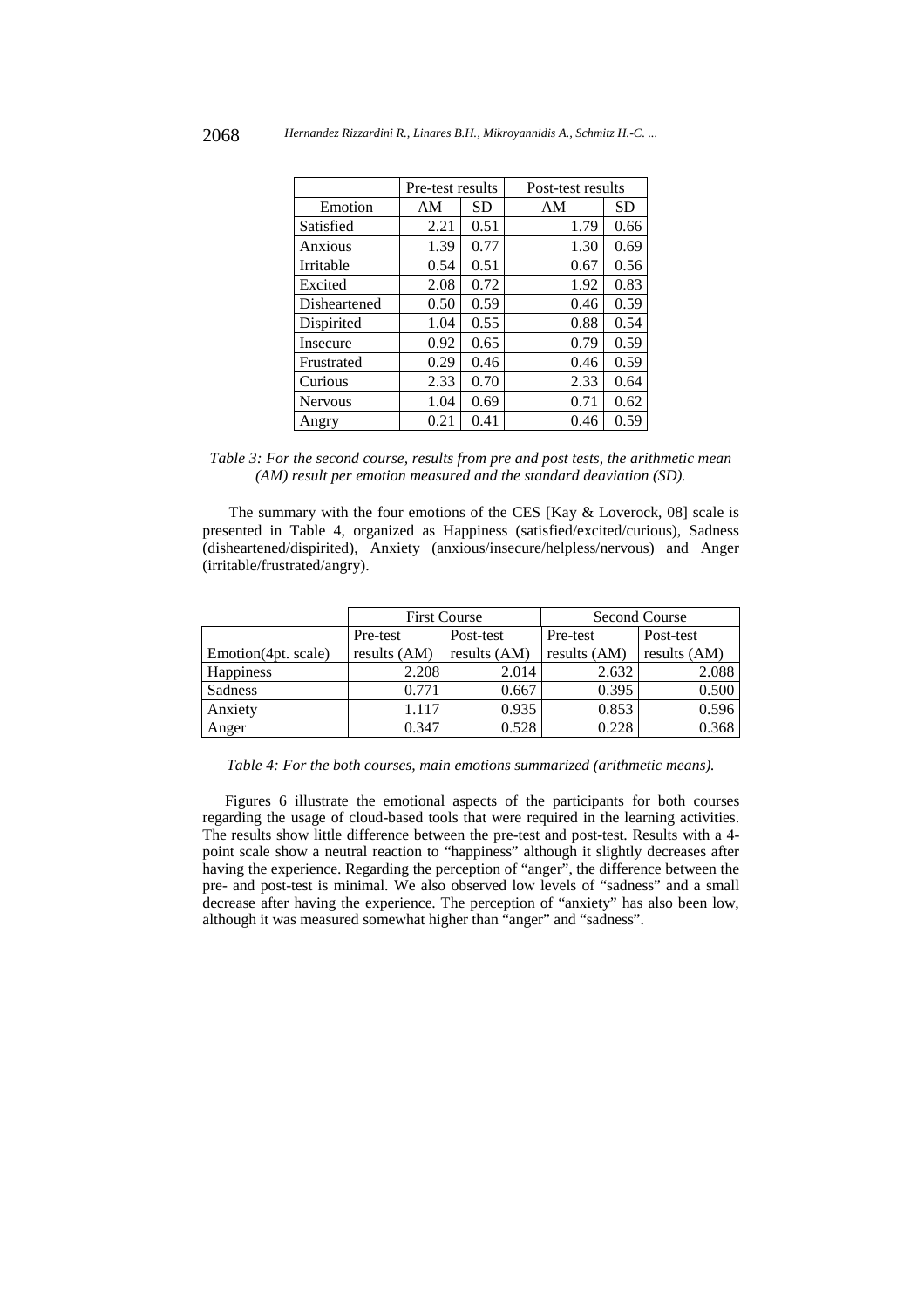

*Figure 6: Bars-chart of the results for both courses.* 

Negative emotions such as Sadness and Anxiety show a slight decrease, which is positive, while Happiness has a small decrease and Anger has a mild increase as well. This corresponds to the impact that using a new learning environment may have into the learning process. No remarkable changes in the measured emotional aspects were recorded between the pre and post-test. It is important to mention that the cloud-based tools used in this study were not new for the students, since they had already used them in previous courses but not within an environment such as the ROLE PLE. We therefore conclude that the recorded usability results reflect the new ROLE PLE experience as a whole, rather than the usage of the individual cloud-based tools.

#### **4.3 CAM User Interaction Registry and CIS Analytics Results Evaluation**

The results presented in this section are only for the second course, since the CAM User Interaction Registry was not ready when the first course took place. As described, there were six activities, two of them involving the mind-mapping tool, four using mainly the Google Docs, and all with the possibility to use a discussion tool. The results reported in this section mainly concern the usage of the mind-mapping tool, that is, the course activities #1 and #4.

The first notable behaviour identified is that none of the students used the ROLE PLE to do their learning activities that were assigned using the Google Docs tool. After interviewing both professor and students, it was concluded that the students had substantial previous experience and knowledge of Google Docs, which led them to use the Documents in the environment provided by Google, instead of the ROLE PLE.

The CAM Registry tracked the sessions in the system by having continuous activity in the ROLE PLE in time no longer than one hour. In case the interval was more than one hour it was taken as another session.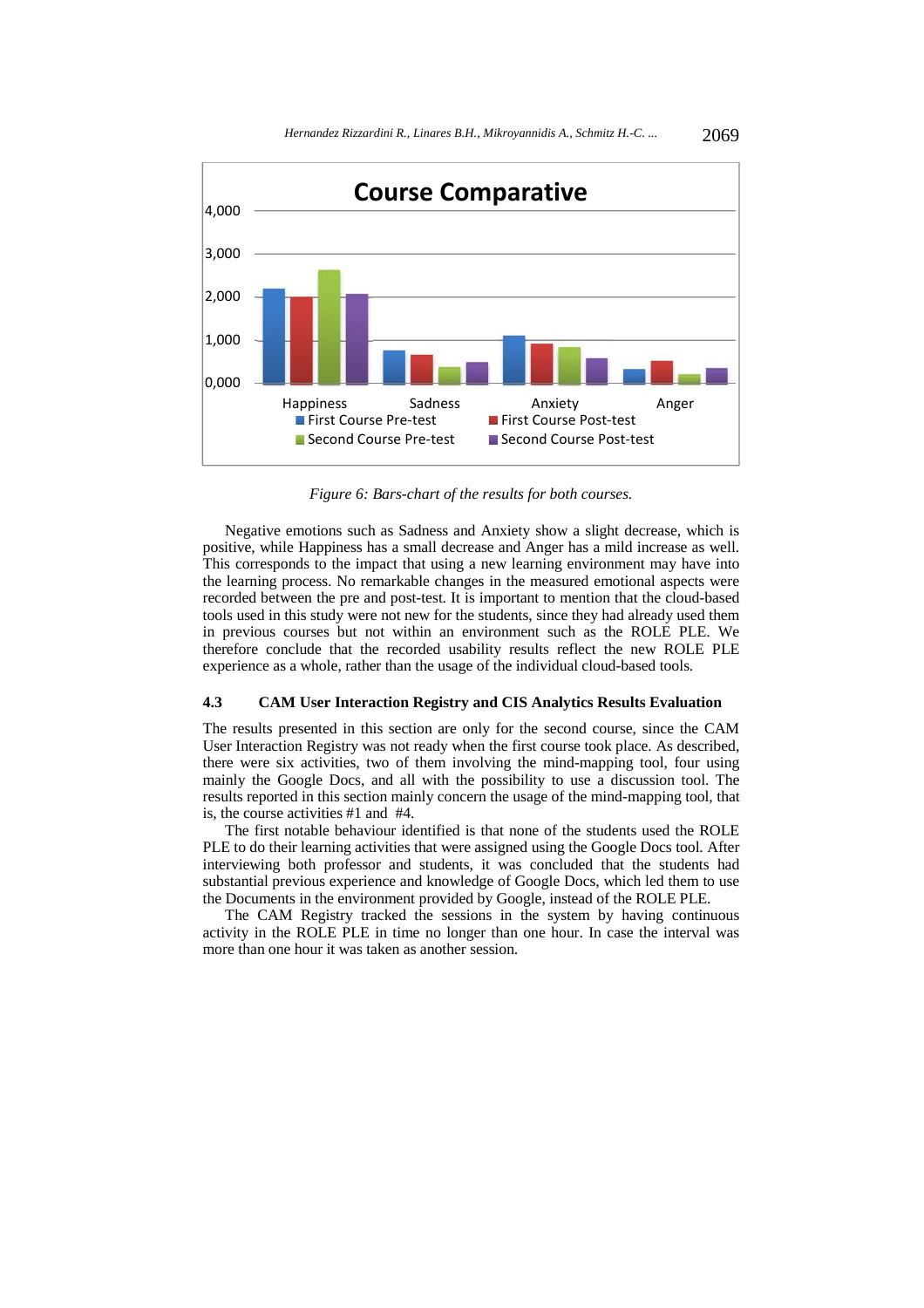|                                             | Activity #1               | Activity #4                 |
|---------------------------------------------|---------------------------|-----------------------------|
| $0 - 2$ Sessions                            | 40%                       | 69%                         |
| 3 - 6 Sessions                              | 40%                       | 17%                         |
| $>$ 7 sessions                              | 20%                       | 14%                         |
| <b>Widget Actions</b>                       | up to 213 actions: $74\%$ | up to 18 actions:<br>69%    |
| Avg. Time in Mind-Map                       | 27 mins.                  | 22 mins.                    |
| Avg. Time in Facebook                       | $3.5$ mins.               | N/A                         |
| Students' total time in ROLE-<br><b>PLE</b> | 66% between 0-22<br>mins. | 71%<br>between 0-16<br>mins |
| Mean of focus change between<br>widgets     | 34                        | 17                          |

*Table 5: Summary of data gathered by the CAM User Interaction Registry.* 

For the activity #1, 40% of the students had between 0 and 2 sessions, while other 40% of students had between 3 and 6 sessions, while for activity #4, there was a decrease of the need for sessions, which corresponds with the widget actions indicator, that measures how many actions between the widget controls (but not the embeddable editor) were performed, indicating that in the beginning (activity #1) the students needed a great deal of interaction to understand and feel comfortable with the ROLE-PLE and widgets. The mean usage of the mind-mapping tool also decreased per student from 27 minutes in activity #1 to 22 minutes for activity #4. Their interaction through Facebook for activity #1 was on average of 3 minutes only, confirming that for the activity the students mostly limited to comment to other's mind-map but not to engage in deeper discussions. Total time in the ROLE PLE also decreased from 66% of the students spent in a range between 0 and 22 minutes, to a 71% between 0 and 16 minutes for activity #4. These time contrast to mind-maps that are large in the number of nodes that were presented by the students, as will be detailed in the next section. This indicates that a considerable amount of work was performed by the students directly within the cloud-based tool and not by using the tool as widget inside the ROLE-PLE. Also mouse position movements from one widget to other widget or simply taking out the focus from the present widget were tracked, indicating that 77% of the students had changed the point between the mind-map and Facebook widget up to 54 times.

For activity #1 the CIS Analytics results were obtained for the mind map cloudservice, which the students used in order to create a map with a mean of 30 concepts. The students completed the task in a mean of 1.5 days. The analytics data show that only 33% of the students fully completed the task on time, which indicates that this very first task took them more time possibly due to the time required for getting familiar with the ROLE PLE. This activity also required to review and comment on the map of other students. The CIS Analytics shows that there is a mean of three comments per map and that each student has a mean of commenting in three maps. We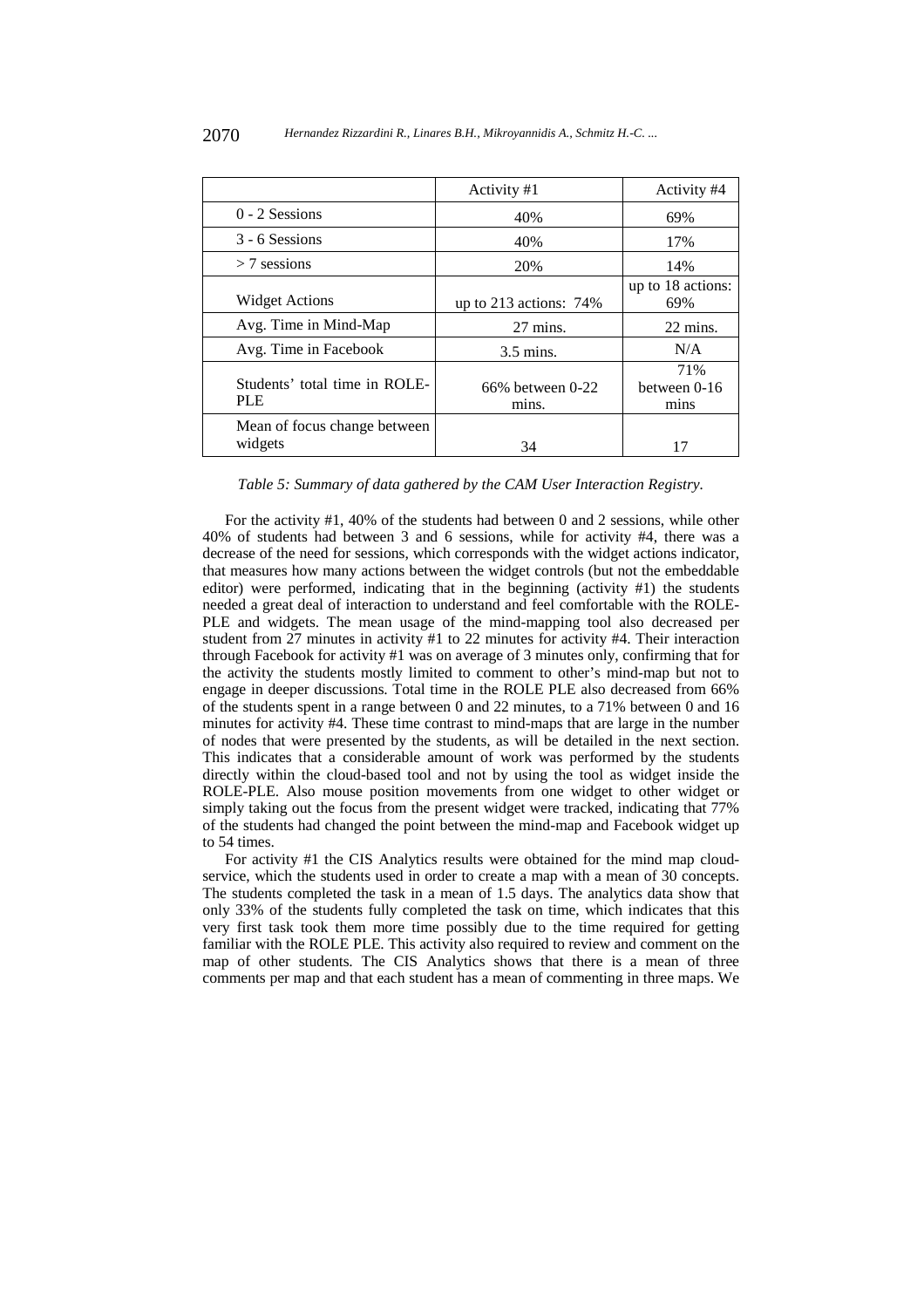can see that the recorded discussions were not particularly long or elaborate, mainly due to time restrictions for completing the activities of the course.

In activity #4 we see a great difference between the numbers of concepts added into the maps. The most active group contributed 273 concepts, three other groups in the middle created a mean of 108 concepts, and the rest of nine groups had a mean of 34 concepts. We can see that in general we have more elaborated mind maps in this group activity compared to activity #1, and some groups had created more detailed mind maps.

Throughout all these data analysis we have seen that students worked on these activities quite fast within the ROLE-PLE, although they also spend considerable time within the tool's website. Additionally we have seen that having more detailed requirements about the activity and the tool (such as the minimum number of ideas to put in a mind map) will lead to similar workload for all students. To take stock: we can see that the handling of a ROLE environment has to be learned which, however, goes rather quickly and does not take very much time. Moreover, the students do not use the environment exclusively. Even if a tool is offered as a widget within the environment, they might switch to its original version. Possible explanations might be that they are better acquainted with the original version or that this version offers further useful functionalities.

# **5 Lessons Learned**

Observations of the prescribed activities and the use of the ROLE tools indicated that the participants were somewhat overtaxed with this new learning scenario. The reason being that this was a totally new setting for the participants - they had not previously used such an environment. Additionally, the type and style of the learning activities were also new to the participants. Unfortunately no time was made available to them to become acquainted with the ROLE technologies before executing the learning activities either. Consequently this was reflected in the participants' negative responses in the survey. However, their emotional reactions to the tools used in the activities do not indicate that students have negative emotions against those tools. In retrospect, it would have been better if the participants were introduced to PLEs and the ROLE tools ahead of the activities and be provided with sufficient documentation and guidance before attempting to complete the learning activities. Getting acquainted to a PLE takes some time that has to be budgeted.

In addition, it has been observed that once students get used to a given tool they will prefer to use it on its own website, rather than as a widget within the PLE. According to interviews with students, the main reason for this behaviour is primarily due to the space restrictions posed by a widget. Another less prominent reason is the ability in some cases to have access to additional functionalities within the website, which are not available in a widget. The latter is a quite interesting and new result. ROLE gives learners the freedom to define their own learning environments. This freedom, however, can also be a burden, because defining one's own environment might be a hard task: you *must* reflect on your goals and the means you want to choose to reach these goals; you must find these means (data, contents, tools, partners) and get acquainted to them; you cannot just consume the service of a teacher. In previous ROLE evaluations in test beds both in Europe and China, students were reluctant in spending much effort on designing their PLEs themselves. They asked for teacher support at least in the beginning of a course, that is, they wanted pre-defined PLEs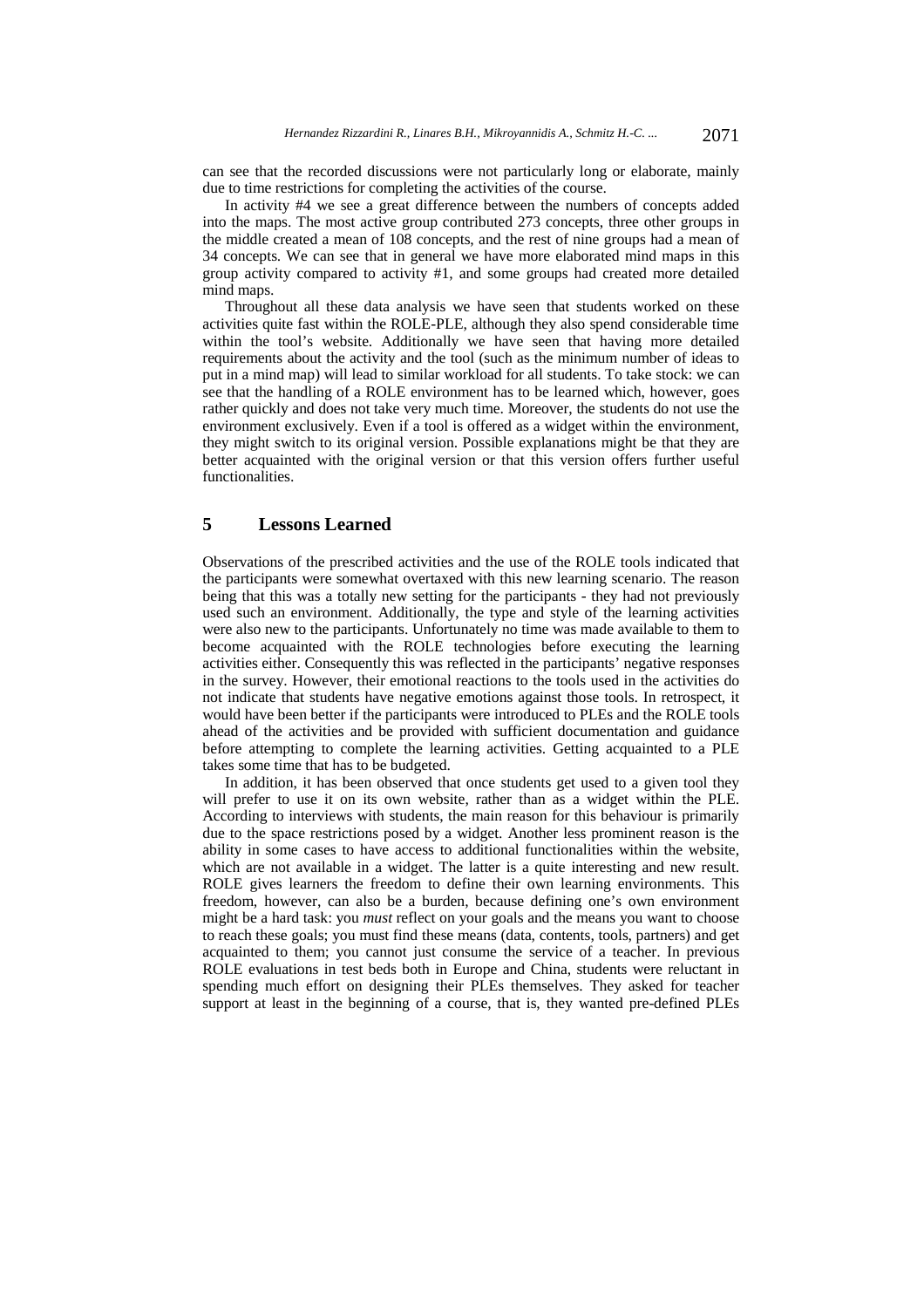(that they might possibly adjust to their own needs or preferences later). However, a student has to learn how to use a pre-defined PLE, which might include widgets that are probably new to him or her. The students in previous evaluation did not complain about limited functionality – they rather asked for simplicity and a good justification why they should spend effort in learning how to use the environment. The Galileo testbed shows that once a student got acquainted to the PLE and its widgets, she might feel that it does not only empower but also restrict her learning. She asks for additional functionality that she finds outside the environment. As an act of self-regulation, she breaks out of the learning environment that she started with and that was explicitly dedicated to self-regulated learning.

### **6 Conclusions and Outlook**

This paper has described a test-bed of cloud-based services within a PLE. The widgets integrated in this PLE consisted of three cloud-based services, a social networking, a mind-mapping tool, and an online A complete cloud-based education environment was enabled, both at the infrastructure and at the application level.

The experiences of the authors in setting up this test-bed have shown that the technologies provided by the ROLE project enable the development a truly cloudbased PLE. Initial results from evaluating this PLE with students from three different Latin-American countries have shown that this is generally perceived as a useful learning platform. However, given the novelty of this approach, the need to provide guidance and scaffolding to new users was clearly outlined. In general, more time is required to perform this type of activities, especially the activities that are group-based. Moreover, the relation of personal information management (PIM) in individual learning and group information management (GIM) in computer-supported cooperative learning (CSCL) has to be discussed and explored in closer detail. To carry out such investigations with ROLE-based environments, further test-beds are to be implemented.

From an educational orchestration point of view, the possibility to include and manage several cloud-based tools, and setting learning paths with them opens a large set of opportunities for enhancing and expanding the construction of learning experiences. What still remain to be addressed are challenges such as: how to assure the learning path will be followed and the student will not get lost, confused or distracted in the cloud-service; find the most effective ways to snapshot an assignment from students in order to meet assignment delivery deadlines.

Further improvement to cloud-based tools analytics is required by extensively test current ontologies, which may require some further enhancements for better analytics.

The CIS architecture was proven to be a key component to allow interoperability between cloud-services and learning environments such as the ROLE PLE. Some foreseen enhancements include automatic service composition for improving interoperability and inclusion of a templating system for building user interfaces and more tailored learning path.

### **References**

[Barr, 06] Barr, J., Varia, J., and Wood, M., "*Amazon EC2 Beta,"* Retrieved May 3, 2011, from http://aws.ty- pepad.com/aws/2006/08/amazon\_ec2\_beta.html, 2006.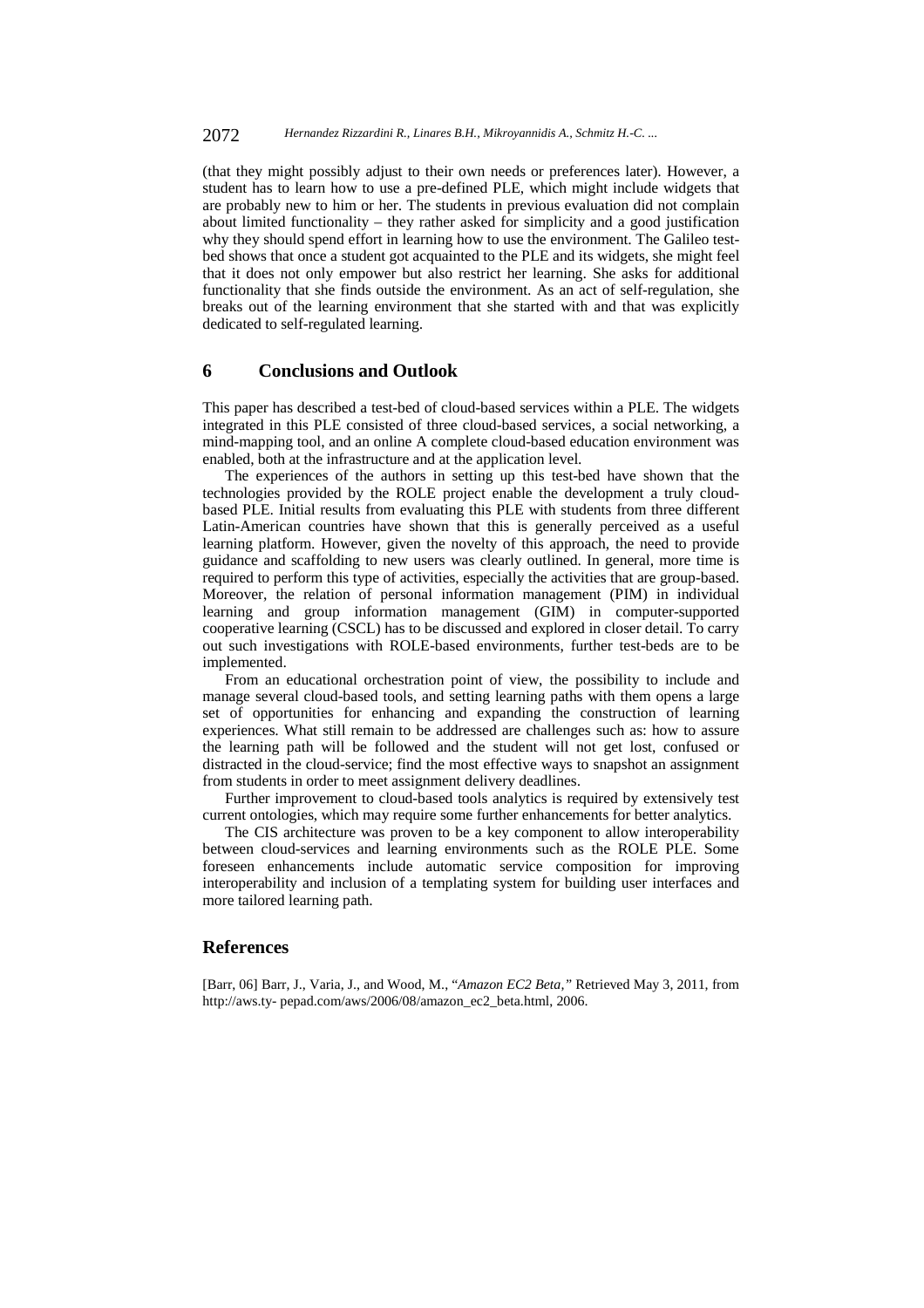[Butoianu, 10] Butoianu, V., Vidal, P., Verbert, K., Duval, E. and Broisin, J. (2010): User context and personalized learning: a federation of Contextualized Attention Metadata. Journal of Universal Computer Science, 2010.

[Chatti, 07] Chatti, M. A., Jarke, M., and Frosch-Wilke, D., "The future of e- learning: a shift to knowledge networking and social software," International Journal of Knowledge and Learning, vol. 3, pp. 404- 420, 2007.

[Facebook Comments,12] Facebook Social Plugin for Comments, http://developers.facebook.com/docs/reference/plugins/comments/, last visit 28-08-2012.

[Friedrich, 11] Friedrich , M., Wolpers , Shen ,M., Ullrich , R., C., Klamma , R., Renzel , D., Richert , A. and von der Heiden , B., "Early Results of Experiments with Responsive Open Learning Environments," Journal of Universal Computer Science, vol. 17, no. 3, pp 451- 471, 2011.

[Fusion Tables, 12] Fusion Tables, Tool available online: http://www.google.com/fusiontables/Home/, Last visit 24-09-2012.

[Hernandez & Prado, 07] Hernandez R, Pardo A. Delgado C: Creating and Deploying Effective eLearning Experiences Using .LRN. IEEE Transactions on Education, vol. 50, no. 4, pp 345-351, Nov. 2007.

[Hernandez, 11] Hernandez R, Guetl C, Amado H, "Facebook for e-moderation: a Latin-American experience", doi: 10.1145/2024288.2024332 S. Proc. 11th I-Know'11, 2011.

[Kay & Loverock, 08] Kay, R.H., & Loverock, S. (2008). Assessing emotions related to learning new software: The computer emotion scale. Computers in Human Behavior. 24, 1605- 1623.

[Leavitt, 09] Leavitt, N., "Is cloud computing really ready for prime time?" *Computer*, vol. 42, no. 1, pp. 15–20, jan 2009.

[Leino, 12] Leino , J., Tanhua-Piiroinen, E., Sommers-Piiroinen, J., "Adding Social Media to e-Learning in the Workplace: Instilling Interactive Learning Culture", International Journal of Advanced Corporate Learning (iJAC), vol. 5, no. 3, pp. 18-25, 2012.

[Mikroyannidis, 12] Mikroyannidis , A., "A Semantic Framework for Cloud Learning Environments," in *Cloud Computing for Teaching and Learning: Strategies for Design and Implementation*, L. Chao, Ed.: IGI Global, 2012.

[Mikroyannidis & Connolly, 12] Mikroyannidis, A. & Connolly T., (2012) "Best-Practice Roadmap for ROLE Implementation", ROLE project deliverable, http://www.roleproject.eu/?attachment\_id=2493

[Mikroyannidis & Connolly, 13] [Mikroyannidis, A. & Connolly T., (2013) "Test-bed Evaluation Report", ROLE project deliverable, http://www.role-project.eu/?attachment\_id=3773

[MindMeister, 12] MindMeister, Tool available online: http://www.mindmeister.com, Last visit 24-09-2012.

[MindMeister embed, 12] MindMeister, available online: http://www.mindmeister.com/es/developers/embed , Last visit 24-09-2012.

[OpenApp, 12] OpenApp Specification: http://sourceforge.net/apps/mediawiki/roleproject/index.php?title=Library:Open\_Application, Last visit 10-08-2012.